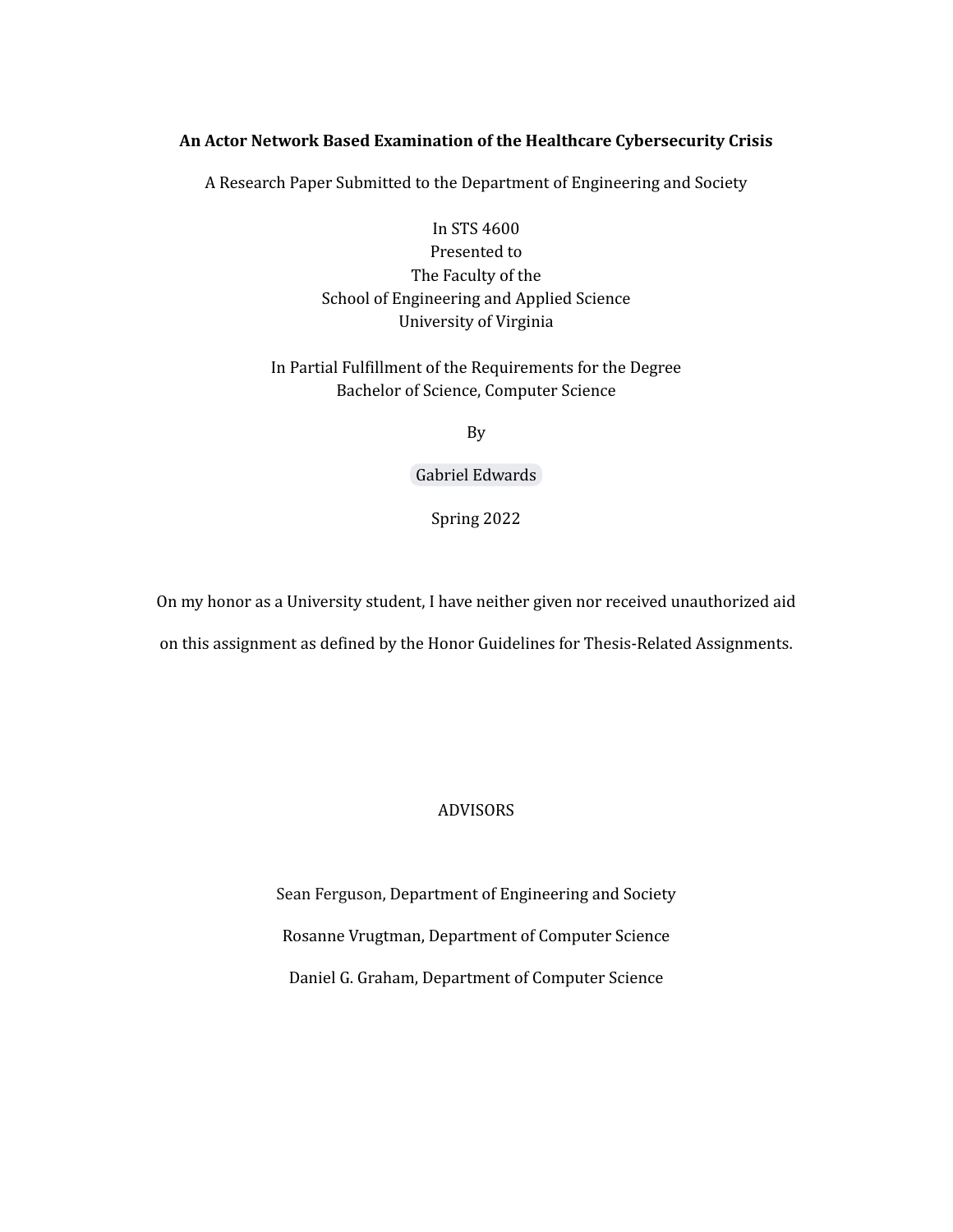#### **Introduction**

#### **Healthcare's Cyber-Security Crisis**

Imagine that you've suffered a terrifying, life threatening injury and have just been taken to the only hospital within 20 miles, only to be met with the horror of being denied care; the next clinic is so far that the doctors there just can't save you. This was the terrifying real experience of a woman who, in September of 2020, sadly died after being turned away from the Dusseldorf University hospital in Germany. The reason: they had fallen victim to a ransomware attack the week prior. Over two dozen servers of patient information had been encrypted, causing major computer system crashes and crippling the hospital ([Associated](https://www.nbcnews.com/?icid=nav_bar_logo) Press, 2020).

Though deaths resulting directly from ransomware attacks on hospitals are rare, the attacks themselves are anything but. In the U.S. alone during 2020, over 600 healthcare facilities were attacked (*[Horowitz,](https://www.fiercehealthcare.com/tech/ransomware-attacks-cost-healthcare-industry-21b-2020-here-s-how-many-attacks-hit-providers) 2021*), a number that both would double in 2021 (*Bilyeau, 2021*), and was up 42% from just the year prior ([Culbertson,](https://www.forbes.com/sites/forbestechcouncil/2021/06/07/increased-cyberattacks-on-healthcare-institutions-shows-the-need-for-greater-cybersecurity/?sh=60fc75985650) 2021). The goal of these attacks is typically to collect large amounts of highly valuable healthcare records; between just 2009 and 2021, as many as 78 million individual records had been breached in attacks (HIPAA [Journal,](https://www.hipaajournal.com/2020-healthcare-data-breach-report-us/#:~:text=According%20to%20Emsisoft%2C%20at%20least,and%202.69%25%20of%20breached%20records.) 2021). These attacks aren't just wide reaching. Apart from potentially ruining computer systems, these attacks can cost a single hospital upwards of 7 million dollars, a potentially disastrous amount for small and rural hospitals (Jalali & [Kaiser,](https://www.jmir.org/2018/5/e10059/) 2018). This is to say nothing of the stress and headache caused to patients whose medical and financial data are stolen ([Coventry](https://pubmed.ncbi.nlm.nih.gov/29903648/) & Branley, 2018), or of the thousands of patients who are denied medical services due to when a hospital loses system access ([Poulsen](https://www.wsj.com/articles/ransomware-hackers-hospital-first-alleged-death-11633008116) et al., 2021). With the incredible prevalence of and danger posed by these cyber-attacks, the question must be asked: why is it so easy, apparently, to hack hospital networks? To answer this question, I use the Actor-Network Theory to frame hospital networks as a web of devices, human users, and organizations, and trace protected health information through this web. I analyze the interactions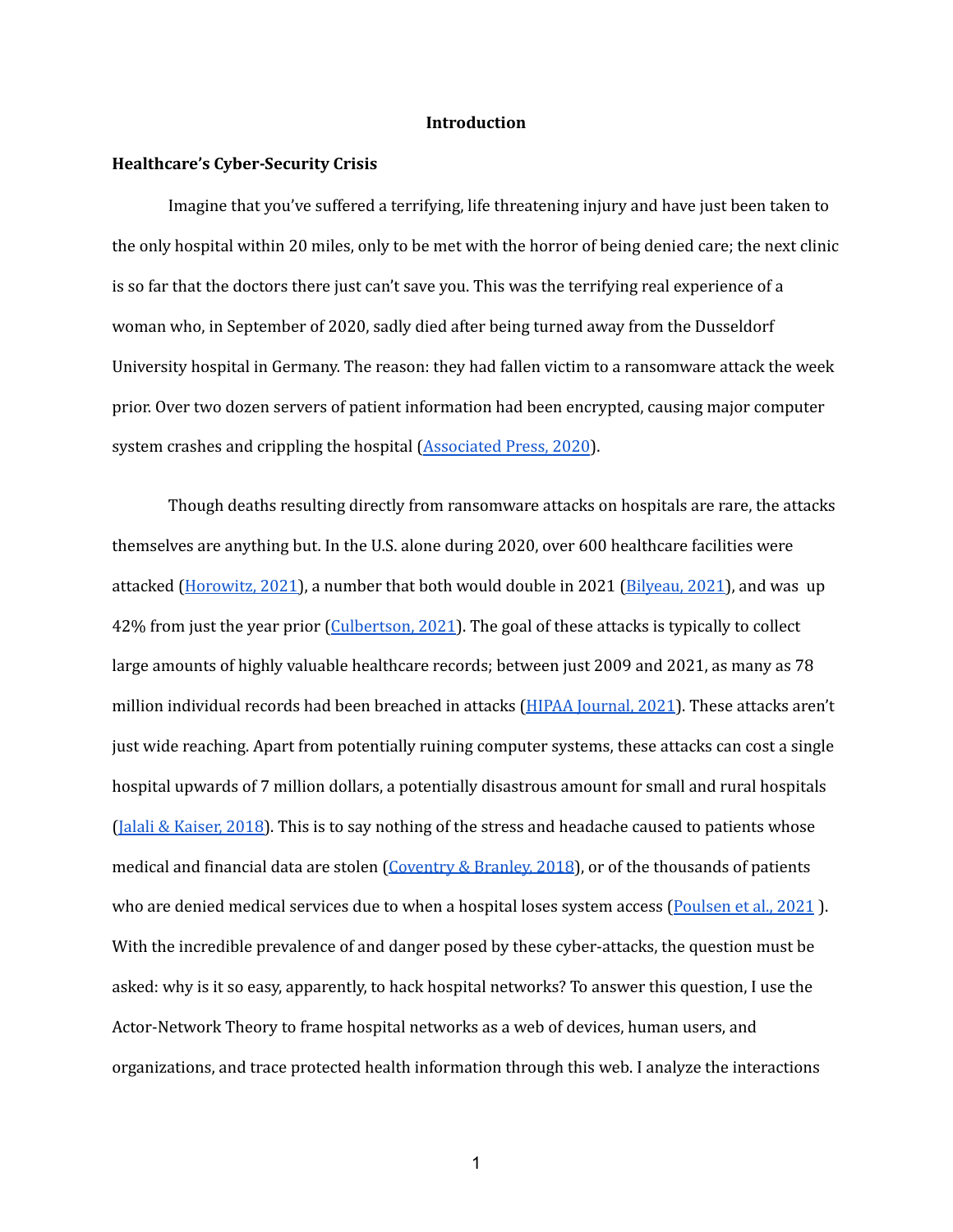between these actors to look for potential vulnerabilities, and use major concepts of ANT to suggest meaningful solutions

## **The Inherent Complexity of Hospital Networks**

Some of the ease with which these networks are hacked is likely due to the value of the target data: according to findings by Coventry & Branely ([2018\)](https://core.ac.uk/reader/157854043?utm_source=linkout), "healthcare data is substantially more valuable than any other data," with sets of medical credentials fetching more than a thousand dollars. This value likely attracts a significant number of hackers to hospital networks, increasing the total man-hours thrown at them, and as a result the frequency of successful attacks. Unfortunately, this answer is only one facet of what's widely pointed to as the main cause of these networks' high vulnerability: their overwhelming complexity (*Jalali & [Kaiser,](https://www.jmir.org/2018/5/e10059/) 2018*). Hospital data networks are just too vast.

One of the largest sources of complexity comes from the devices connected to the network, primarily, the sheer amount of them. A cybersecurity officer at one hospital reported there being over 12,000 smartphones and tablets in their network brought by staff; another reported having over 800 "families of medical devices" on their network, with likely dozens to hundreds of any given device type (Jalali & [Kaiser,](https://www.jmir.org/2018/5/e10059/) 2018). This is not even considering the size of a hospital's hardwired computer network. All it takes is a single vulnerable device to compromise a network, and any one of these tens of thousands could be. Additionally, many of the connected medical devices just aren't designed with security in mind, leaving very little that can even be done by officials to secure them (Jalali & [Kaiser,](https://www.jmir.org/2018/5/e10059/) 2018). Another source of complexity, patient centered spending, makes this network worse (Institute of [Medicine,](https://www.ncbi.nlm.nih.gov/books/NBK222274/pdf/Bookshelf_NBK222274.pdf) 2001). A hospital's main focus is patient care, so administrators prioritize spending on that; security departments aren't budgeted much, so they're often small [\(Coventry](https://pubmed.ncbi.nlm.nih.gov/29903648/) & Branley, 2018). This also often leaves hospitals stuck with legacy computer systems that are no longer supported [\(Coventry](https://pubmed.ncbi.nlm.nih.gov/29903648/) & Branley, 2018).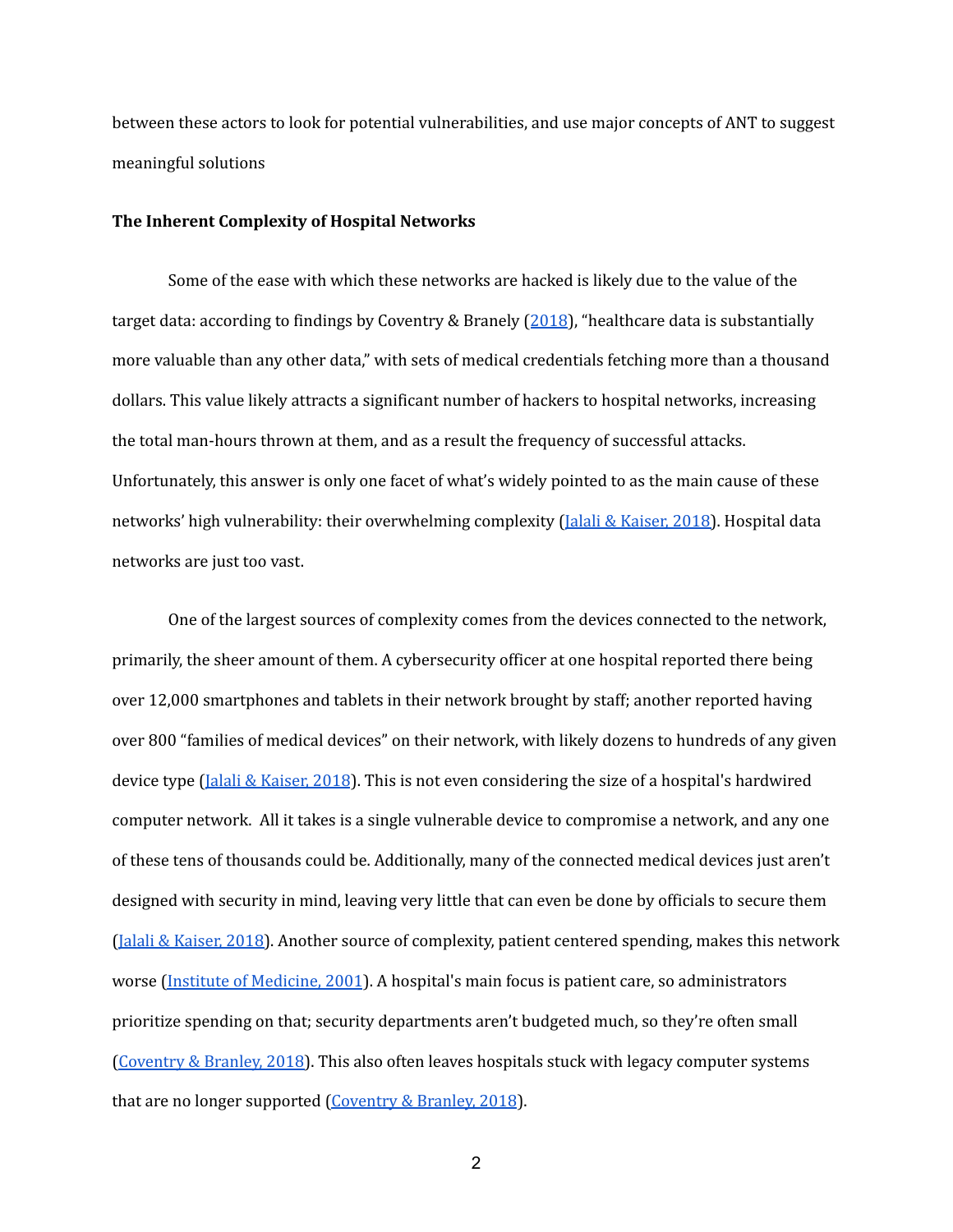Another sizable source of complexity lies in the device's users: hospital staff themselves. Doctors and nurses often see security protocol as barriers to patient care, and as such tend to ignore those behaviors where possible (Jalali & [Kaiser,](https://www.jmir.org/2018/5/e10059/) 2018). This is compounded by a careless use of devices, including losing sensitive smart devices and clicking on (many) phishing emails [\(Jalali](https://www.jmir.org/2020/1/e16775?utm_source=TrendMD&utm_medium=cpc&utm_campaign=JMIR_TrendMD_0) et al., [2020](https://www.jmir.org/2020/1/e16775?utm_source=TrendMD&utm_medium=cpc&utm_campaign=JMIR_TrendMD_0)). Government regulations placed on hospitals introduce even more complexity, primarily by creating minimum security and data privacy standards (Statchel & [DeLaHaye,](https://pdfs.semanticscholar.org/41f8/91e32be7b3b4e4f4002139554581518daaa3.pdf) 2015). These allow security officials to secure a base level of support from hospital administrators, while at the same time forcing them to focus on practices that may not be useful for their specific organization.

Already, the problem of healthcare-data security is very complicated. Even considering only the few complexities covered here, one can see a very wide range of influences, each introducing its own swath of vulnerabilities. The full picture still is much more intricate than can be expanded upon here. This complexity goes a long way to explain the great difficulty hospitals face in dealing with their security vulnerabilities. Deciphering and understanding this complexity, therefore, is crucial to developing meaningful solutions.

#### **Applying The Actor-Network Theory to Healthcare Data**

#### **Introduction of Actor-Network Theory and its Application to Cybersecurity**

Science and technology studies (STS) principals suggest the use of analytical frameworks to make sense of complicated sociotechnical systems; healthcare data networks certainly qualify, so an appropriate framework should be chosen. Research conducted by Dr. Myriam Cavelty ([2018](https://www.cogitatiopress.com/politicsandgovernance/article/view/1385/1385)), a senior securities studies lecturer at the University of Zurich, considering the broader field of cybersecurity, suggests the Actor-Network Theory (ANT) to be pertinent. Dr. Cavelty considers both the material insecurities of technologies and the social practices of humans (regarding vulnerabilities) to be equally impactful to cybersecurity. As such, she envisions cybersecurity as a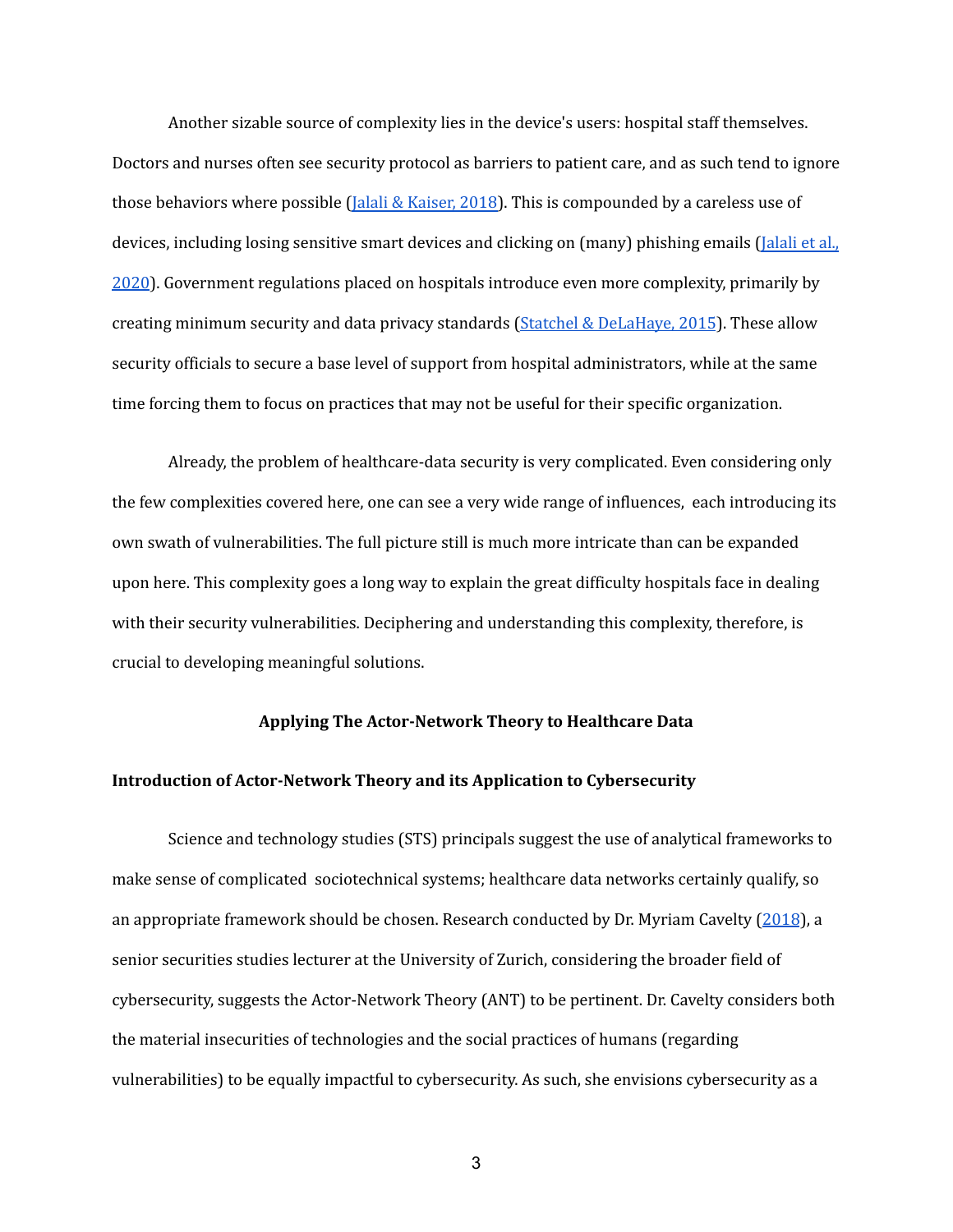sort of network, comprising both devices and their human users in equal significance, where vulnerabilities arise from the various interactions between actors. She offers ANT as the obvious choice to analyze this network, as it's specifically useful for examining the depunctializations (breakdowns of routine) in the relationships between actors - these depunctializations are the sources of vulnerabilities. This applies perfectly to healthcare data networks, where even more complexity arises from the relationships between actors than from the many sources already discussed. Analyzing these relationships with ANT will be the best way to discover, and improve, insecurities.

As an aside, ANT not only describes that networks and relationships should be examined, but also provides guidelines for conducting this process ([Ritzer,](https://www.google.com/books/edition/Encyclopedia_of_Social_Theory/mTZ1AwAAQBAJ?hl=en&gbpv=1&printsec=frontcover) 2004). These guidelines come in the form of three constructs, each of which are meant to conform one's thinking to the principles of ANT, so as to more efficiently arrive at best-practice solutions. The first of these is *agnosticism*, which declares all actors in the network as impartial, and therefore equal to one another in importance and goal. The second is *generalized symmetry*, which suggests that there should be some common language imparted onto all actors, or a single frame that is used to interpret them from a shared baseline. The final is *free association*, which declares all a priori assumptions about the network or its actors should be abandoned. These constructs will serve as the guide for ANT analysis conducted later.

#### **Primary Previous Research Applying ANT to Hospital Data Networks**

Conveniently, an Actor-Network examination of healthcare security breaches has already been made by Richard Stachel and Marilyn DeLaHaye [\(2015\)](https://pdfs.semanticscholar.org/41f8/91e32be7b3b4e4f4002139554581518daaa3.pdf), researchers from Robert Morris University, which will form a basis for the research conducted in later sections. Their research aims to investigate the many causes of vulnerabilities leading to the theft of patient health information (which they referred to as Protected Health Information or PHI), and to determine ways of securing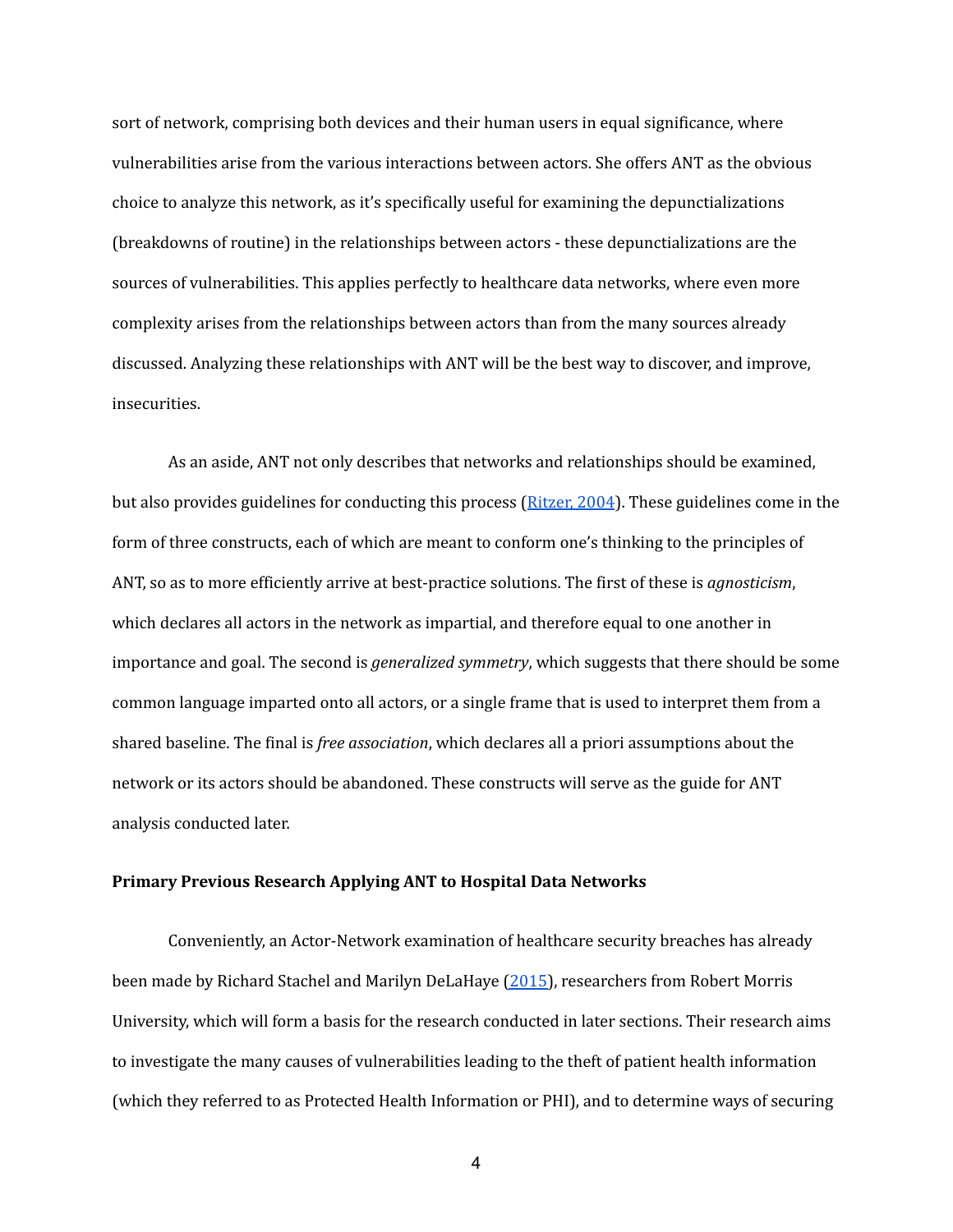them. It concerns investigating the web of entities and devices involved in the transfer of PHI (dubbed the PHI Network), and applying ANT to look for depunctualizations, weaknesses in relationships between its actors, that lead to major vulnerabilities. The PHI network is based on *theDataMap™*, shown in Figure 1, which is a chart created by Harvard researchers representing the flow of patient health data between the various actors who handle, transfer or dictate it. It is important to note, however, that *theDataMap*™ is not the full picture of the PHI Network. Many of the individual actors are left as *black box* actors which contain their own actor-networks, such as the "Physician, Hospital" actor (Figure 1), which encapsulates nearly all of the sources of complexity described in the previous section. These sub-networks are used and considered in the authors examination of the PHI Network, but are never expanded upon explicitly.



Figure 1. theDataMapTM

Statchel's & DeLaHaye's [\(2015](https://pdfs.semanticscholar.org/41f8/91e32be7b3b4e4f4002139554581518daaa3.pdf)) application of ANT to the PHI network is used primarily to offer solutions to what they have determined to be the three major sources of vulnerabilities within the network. ANT is used in two major ways to address these three vulnerabilities: firstly, as inferred from the authors use of actors and actor relationships as the basis of the solutions, it's used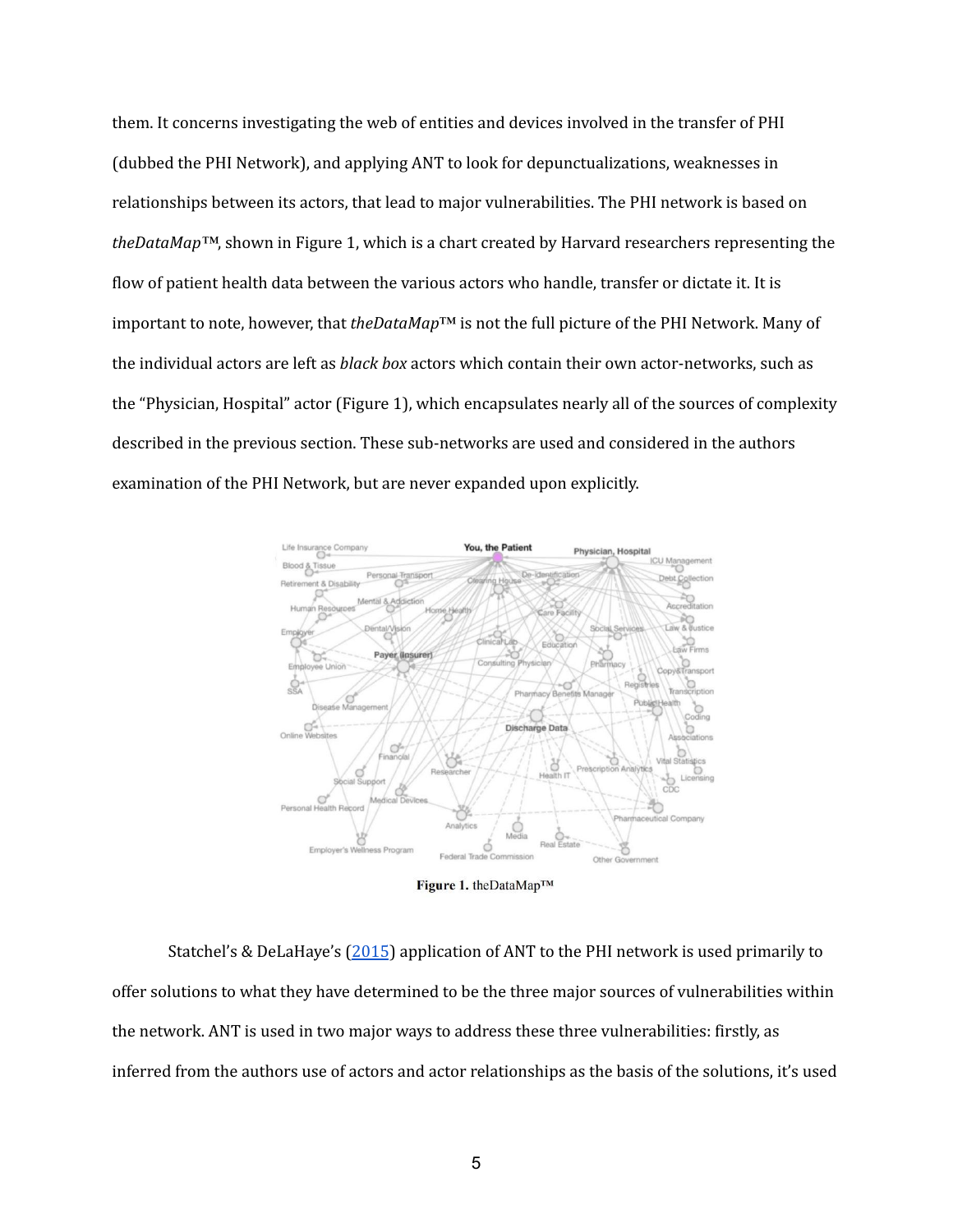to find relevant relationships in the network which can be modified to affect positive change. A given vulnerability is broken down into the individual actors (more accurately types of actors, as in staff instead of physicians specifically) either involved or directly responsible, and then each of their relationships within the network are evaluated for their potential effect on the vulnerability. As an example, consider hospital staff's propensity for losing sensitive devices (Statchel & [DeLaHaye,](https://pdfs.semanticscholar.org/41f8/91e32be7b3b4e4f4002139554581518daaa3.pdf) [2015](https://pdfs.semanticscholar.org/41f8/91e32be7b3b4e4f4002139554581518daaa3.pdf)): that actor's relationship to hospital administrators might have a high potential for positive change, as administrators could increase training, strengthen disciplinary actions, or offer incentives. The second major application of ANT is in determining particular, effective changes to the high-potential relationships that are found. When searching for viable solutions for a given actor, the authors use each of the three constructs of ANT (agnosticism, generalized symmetry, and free association) as a guideline; looking for a solution that conforms agnosticism both limits the breadth of one's search, and increases the likelihood that it will be effective.

#### **Methods of Expanding Upon Previous Research**

Stachel's and DeLaHaye's [\(2015\)](https://pdfs.semanticscholar.org/41f8/91e32be7b3b4e4f4002139554581518daaa3.pdf) work is an excellent examination of health-data network vulnerabilities, and forms a strong foundation for research applying ANT to these systems. In the years following its publication, however, the landscape of electronic health-data has seen a dramatic shift. Their research suggests that at the time, patient involvement with health-data, like accessing medical records online, was only just beginning to gain popularity (p. 189-190); as such, patients were not considered as a part of the network, or factored into any analysis. This has changed dramatically in more recent years, after the Covid-19 pandemic saw the need for online medicine solutions skyrocket globally [\(Meyer,](https://journals.sagepub.com/doi/pdf/10.1177/2374373520959486) 2020). In the first three months alone, use of telehealth services soared by as much as 80% ([Bestsennyy](https://www.mckinsey.com/industries/healthcare-systems-and-services/our-insights/telehealth-a-quarter-trillion-dollar-post-covid-19-reality) et al., 2021), with millions of patients using web portals and services to conduct appointments, communicate with providers, and view health data [\(Karimi](https://aspe.hhs.gov/sites/default/files/documents/4e1853c0b4885112b2994680a58af9ed/telehealth-hps-ib.pdf) et al., 2021). The pandemic has also seen interest in remote patient monitoring increase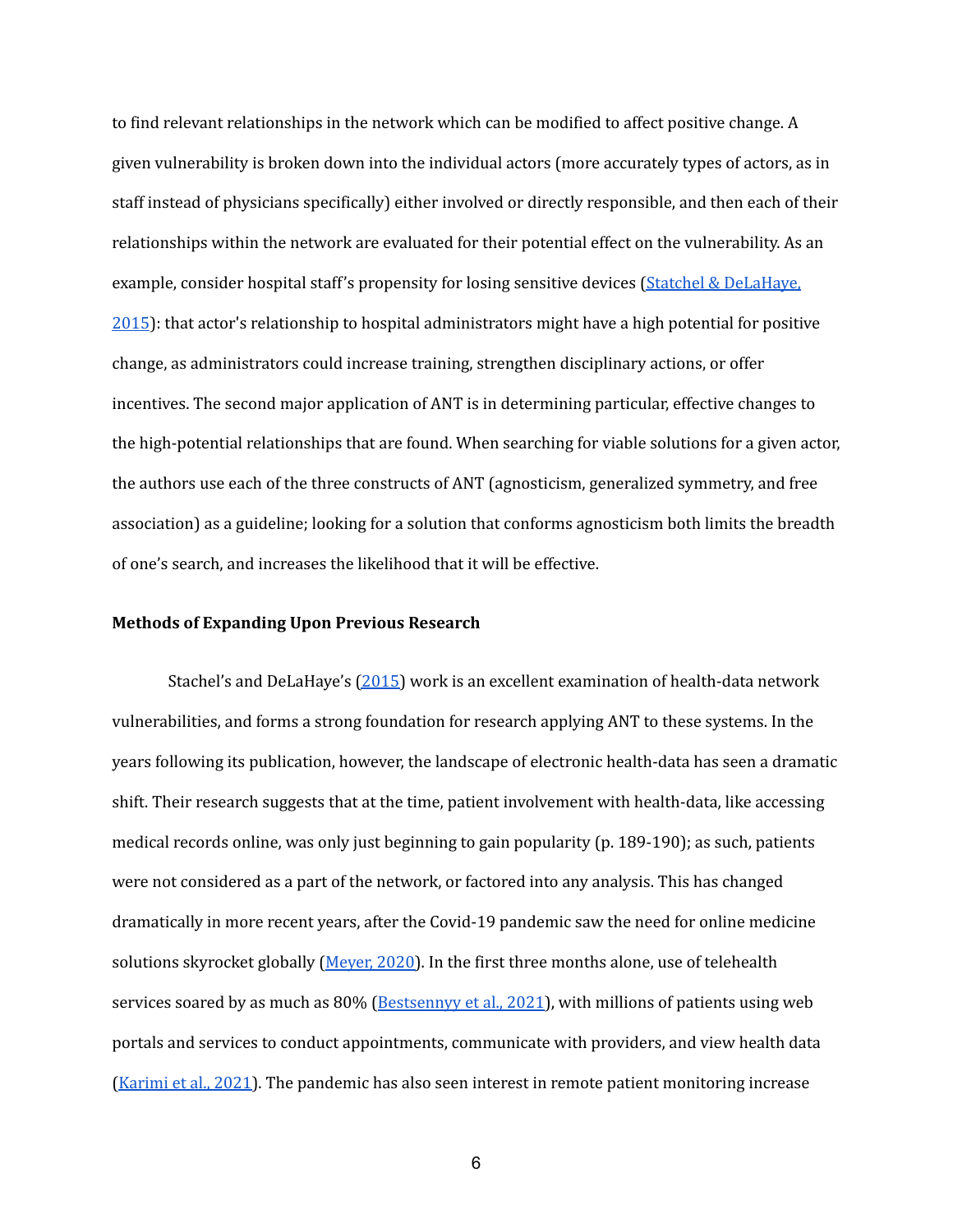substantially, where medical devices are used to collect data on patient vitals in the home and report them to doctors via the internet [\(Siwicki,](https://www.healthcareitnews.com/news/how-remote-patient-monitoring-moving-mainstream) 2022). This is coinciding with both an expansion of internet connectivity in implantable medical devices [\(Hassija](https://www.sciencedirect.com/science/article/pii/S2210670720307708?casa_token=PJ-wG1EA9vgAAAAA:jpfQkrsQsOUAzD73nsIgnwki7VORRPF_jFo19hhpJ0AYxrNb2tqcC86gVb9MBHG8F1OkzrcBMWE#bib0460) et al., 2021) and the recent boom in personal health monitoring wearables, like fitness trackers and smart health watches ([Phaneuf,](https://www.insiderintelligence.com/insights/wearable-technology-healthcare-medical-devices/) [2022](https://www.insiderintelligence.com/insights/wearable-technology-healthcare-medical-devices/)), leading to an explosion of mobile medical devices (MMDs) connected to hospital networks.

The widespread adoption of telehealth services has led to tens to hundreds of millions of new people and devices interacting with healthcare data systems, expanding these networks' surface area for potential attacks nearly exponentially (Jalali et al., [2020b\)](https://academic.oup.com/jamia/article/28/3/671/6039104?login=false). The expansion of MMD use has a similar effect, while also introducing many new and different physical vulnerabilities inherent to the devices ([Kaspersky,](https://usa.kaspersky.com/about/press-releases/2022_33-vulnerabilities-found-in-the-data-transfer-protocol-for-wearable-medical-devices) 2022). These developments represent a radical evolution of the PHI Network considered by Stachel and DeLaHaye [\(2015\)](https://pdfs.semanticscholar.org/41f8/91e32be7b3b4e4f4002139554581518daaa3.pdf), with the addition of new actors related to them (primarily patients, telehealth vendors and MMDs) . The aim of this research, therefore, is to expand upon and modernize their original work by using this updated PHI Network to examine the primary vulnerabilities specifically introduced by these new actors. ANT is applied to these vulnerabilities in the same manner as Stachel's and DeLaHaye's work, as both a means of discovering depunctualizations and a lens with which to explore potential solutions to them.

#### **Expanding Upon The New Actors to the PHI Network**

#### **The Significance and Vulnerability of Telehealth Related Actors**

Historically, patients have had little to no opportunity to engage with electronic health records (EHRs); it wasn't until 2010, with the Obama administration's passing of the HITECH and Affordable Care Acts, that healthcare organizations saw any incentive [\(Blumenthal](https://www.nejm.org/doi/full/10.1056/NEJMp1006114) & Tavenner, [2010](https://www.nejm.org/doi/full/10.1056/NEJMp1006114)). Even as recently as 2015, only 10 percent of U.S. hospitals provided adequate access to online services for patients [\(Garrido](https://www.healthaffairs.org/do/10.1377/forefront.20160407.054362) et al,, 2016). The later half of the 2010's saw a more significant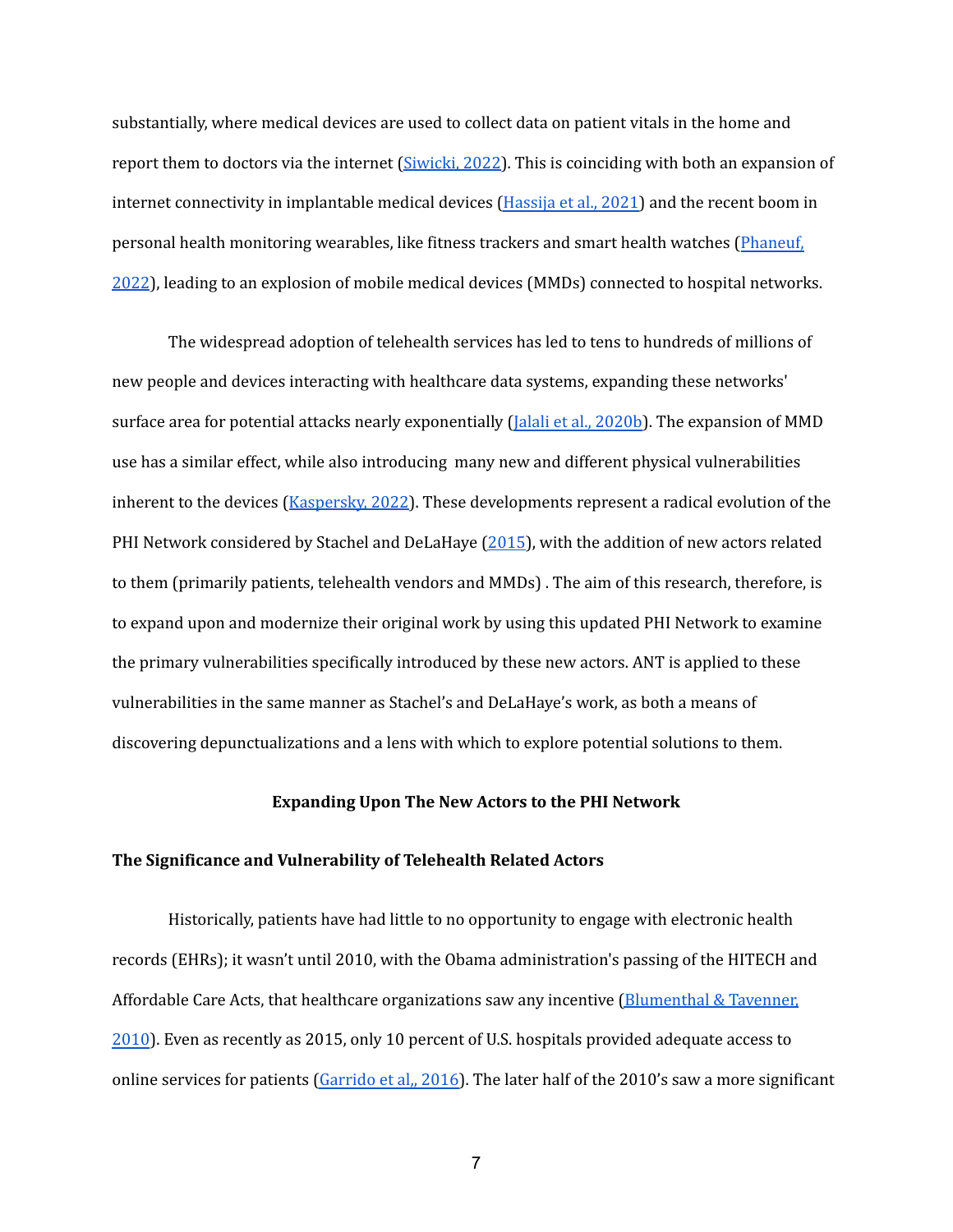increase in patient engagement, however: by the end of 2019, the Health Information National Trends Survey found that as many as 60% of patients were offered access to a patient portal, and as many as 40% of those individuals actually accessed them [\(HealthIT,](https://www.healthit.gov/data/data-briefs/individuals-access-and-use-patient-portals-and-smartphone-health-apps-2020#:~:text=About%20six%20in%2010%20individuals,smartphone%20health%20app%20in%202020) 2021). These patient portals act as the primary means for patients to access their EHRs, and connect with hospital networks to schedule appointments, communicate with physicians, and pay bills [\(Glausser,](https://www.advancedmd.com/blog/patient-portal-evolution-today/) 2020). Nearly overnight, however, the Covid-19 pandemic in 2020 forced a global shift towards the use of telehealth, with the first three months alone seeing over half of all Medicare physician visits occurring online - up from .01 percent ([Hartwig,](https://www.healthworkscollective.com/telemedicine-vulnerabilities-are-a-dream-come-true-for-hackers/) 2021). Though it's use has leveled off (at 380% higher than 2019) two years later, telehealth, which encompasses virtual hospital visits and patient portal use, is anticipated by experts to be a permanent service, with as many as two thirds of patients expressing a desire for post pandemic virtual access [\(Fauteux,](https://journals.lww.com/ajnonline/Fulltext/2022/03000/The_Growth_of_Telehealth.15.aspx?casa_token=yxF43Ls84ZoAAAAA:FOaK6oGuNEeqbjx7D_h03BE_p0dQGLn-Jw311i_Xz5miwmkTb6sij9l7IncBc6xHsBcB0_PO1vzWL2j9zG7sJjdf) 2022).

With over 50 million telehealth hospital visits occurring in just the Medicare network in 2020 alone, there have likely been hundreds of millions of patients accessing telehealth in the two years since, many likely interacting with EHRs. There's little doubt that it has a substantial effect on the vulnerability of the PHI Network ([Hartwig,](https://www.healthworkscollective.com/telemedicine-vulnerabilities-are-a-dream-come-true-for-hackers/) 2021). PHI leaks through online portals have been a known occurrence since at least 2019: member portal hacks of two separate Blue Cross organizations occurred in in 2019 [\(Davis,](https://healthitsecurity.com/news/magellan-health-data-breach-victim-tally-reaches-365k-patients) 2019) and 2020 (Davis, 2020), and at least one third party patient portal vendor was breached since the pandemics start [\(Davis,](https://www.scmagazine.com/analysis/breach/cyberattack-on-health-tech-vendor-qrs-leads-to-data-theft-tied-to-320k-patients) 2021). Additionally, cyber-security reporting agency DarkOwl found that telehealth vendors in 2020 as a whole suffered a 117% increase in attempted attacks, with at minimum tens of thousands of PHI stolen from them per month - largely due to poor web application security  $(DarkOwl, 2021)$  $(DarkOwl, 2021)$ . Their findings suggested a systematic shift in attackers' focus (at least partly) away from traditional hospital networks, to these telehealth vendors.

#### **Connecting Telehealth Actors to the PHI Network**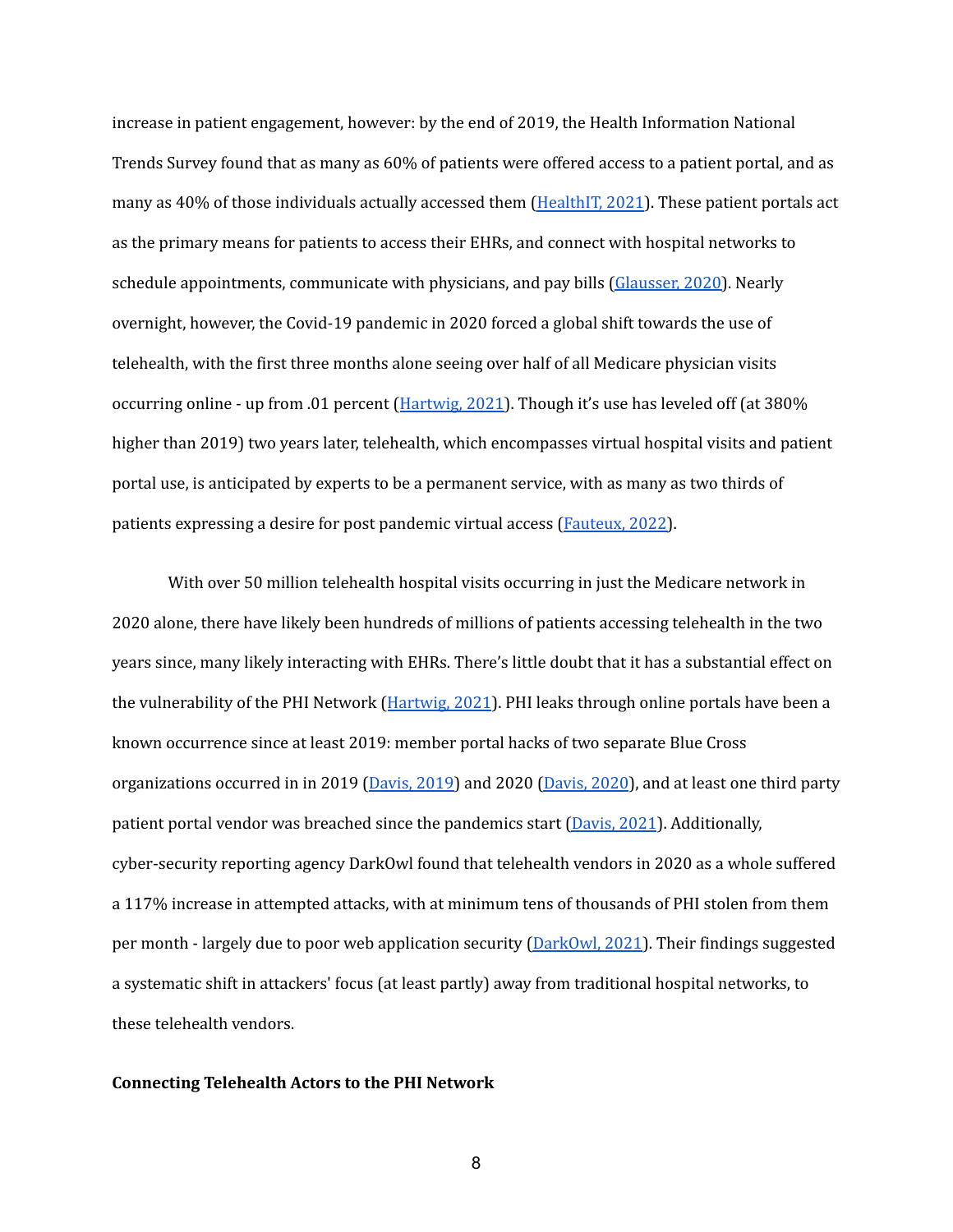Telemedicine related vulnerabilities arise from a variety of sources, and connect to various actors within the traditional PHI Network. The flow of telehealth related PHI starts with patients, who are interfacing with the PHI Network entirely through internet services on computers and smart devices. Patients might view their PHI by interacting with providers' existing EHR databases through patient portals (Mayo [Clinic,](https://www.mayoclinic.org/healthy-lifestyle/consumer-health/in-depth/telehealth/art-20044878) 2020). These portals may be supplied by the provider directly [\(Meyer,](https://journals.sagepub.com/doi/pdf/10.1177/2374373520959486) 2020), or by the third party vendor used by the provider to store EHRs, like the Epic MyChart. Health data is also entered by patients into the network in a variety of ways: over email services; through telehealth vendors web apps, over text chats and video/audio calls, as well as by entering it directly into their databases; and through personal health and wellness apps, which may connect to existing EHR databases (Mayo [Clinic,](https://www.mayoclinic.org/healthy-lifestyle/consumer-health/in-depth/telehealth/art-20044878) 2020).

Data provided through email travels directly to physicians, interacting only with the email servers and the hospital staff who receive and/or review it. Data provided through telehealth vendors interacts first with their web applications, whether it's either given verbally during a synchronous physician visit (*Jalali et al., [2020](https://academic.oup.com/jamia/article/28/3/671/6039104?login=false)b*), or entered directly into the application for a physician to review asynchronously. From there, PHI is often stored in a server held by the vendor, both as recordings of visits and data entered directly (*Privacy [International,](https://privacyinternational.org/long-read/4655/telemedicine-and-data-exploitation) 2021*); data entered directly for is then either transferred to a hospitals EHR network, or accessed directly from their service for physician review (Mayo [Clinic,](https://www.mayoclinic.org/healthy-lifestyle/consumer-health/in-depth/telehealth/art-20044878) 2020). Data collected by personal health and health monitoring apps similarly is stored in their databases, and sometimes transferred to a hospital's EHR network. PHI provided to both telehealth services and personal health apps have also been known to be shared with various outside parties in the private sector (Privacy [International,](https://privacyinternational.org/long-read/4655/telemedicine-and-data-exploitation) 2021). Primarily, PHI entered to the existing network by patients, through whatever means, primarily interfaces with physicians/staff; from there however, it will flow through the network in the same manner as traditionally entered EHRs.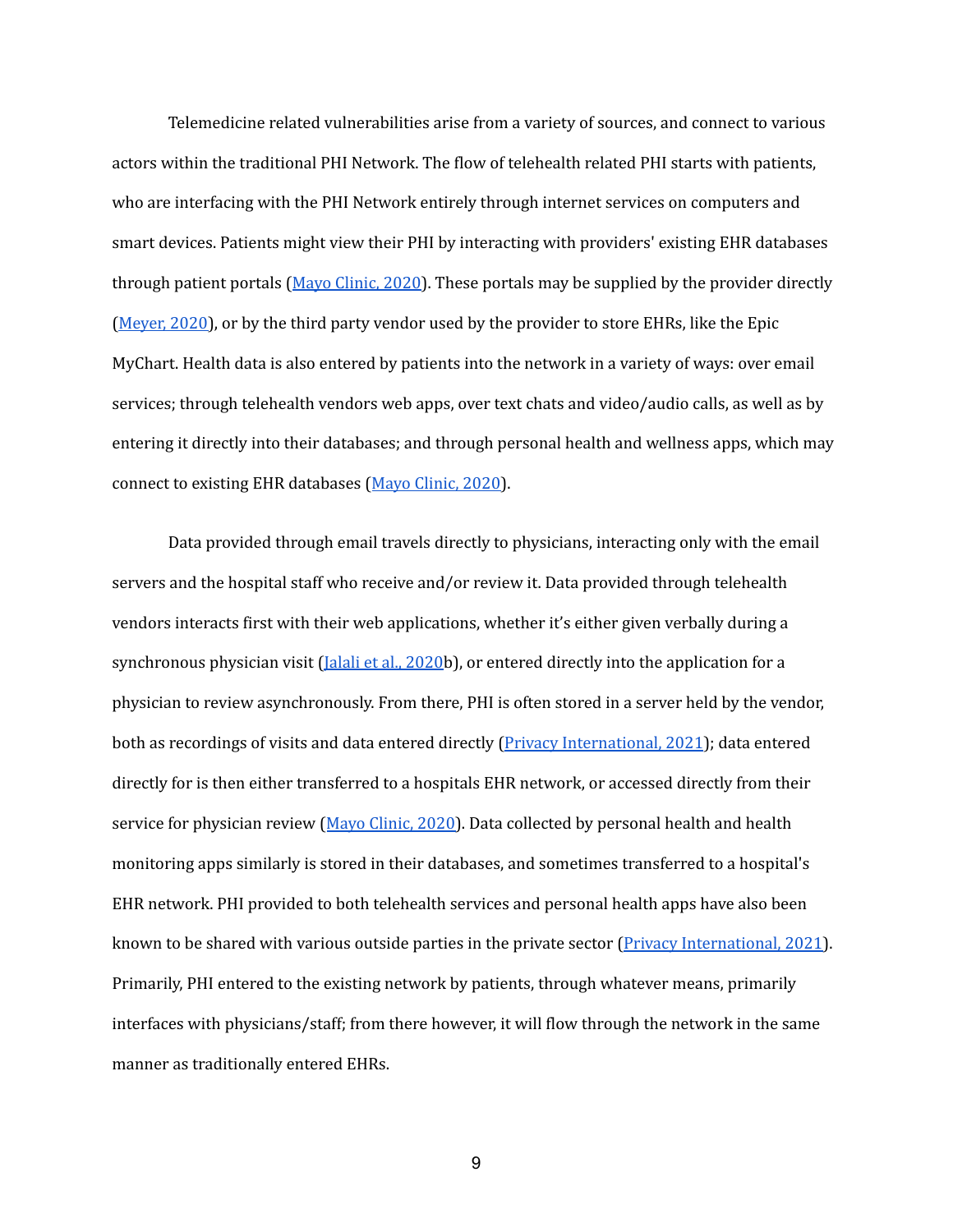All of the actors involved in telehealth introduce unique vulnerabilities to the PHI Network. Patients provide a large source of complexity, as they're prone to the same careless device use that physicians are; they're just as likely to fall victim to phishing scams, or use insecure passwords, or lose devices. Unlike hospital staff, however, patients are not subject to organizational cyber-security protocols, or necessarily provided cyber-security training. As well, the devices used by patients to access EHRs cannot be physically secured or monitored by IT personnel, and may well be connected to insecure networks. There may be millions of patients connected to an EHR database, and a hacker can access all of their PHI with only a single stolen login ([Torrence,](https://www.fiercehealthcare.com/tech/report-shows-patient-data-vulnerable-to-hacks-third-party-aggregators) 2021). Telehealth vendors themselves introduce significant vulnerability, primarily through the poor security of their web applications, which can be directly hacked ( $DarkOwl, 2021$  $DarkOwl, 2021$ ). As well, they are known to store amounts of PHI far exceeding that held in hospital EHR networks, intensifying the severity of their attacks [\(Sullivan,](https://www.healthcarefinancenews.com/news/telehealth-driving-boom-digital-communications) 2020). Hospital staff also add to telehealth insecurity, in the same ways that they introduce vulnerabilities to hospital networks [\(Davis,](https://healthitsecurity.com/news/best-practice-cybersecurity-methods-for-remote-care-patient-portals) 2020).

#### **The Significance and Vulnerability of Mobile Medical Device Actors**

Mobile Medical Devices (MMDs) is a term used in this research to denote certain internet connected (or Internet of Things, IoT) medical devices that are either wearable or implanted. Implanted medical devices are gadgets that are embedded within a patient's bodies to monitor or improve their health, like pacemakers and insulin pumps. Increasing amounts of these devices are now being built with some form of wireless internet connection, enabling continuous health feedback and various remote control functionalities. [\(Emergo,](https://www.emergobyul.com/blog/2019/07/internet-bodies-whats-getting-you) 2019). Wearable devices are meant to non-invasively gather health-related data from users, including things like heart rate and levels of blood glucose and oxygen ([Dolan,](https://www.insiderintelligence.com/insights/remote-patient-monitoring-industry-explained/) 2022). Largely these have taken the form of consumer health and fitness trackers, like Fitbit and other smart-watches, which record simple health information like heart rate and temperature for personal use ([Dinh-Le](https://www.ncbi.nlm.nih.gov/pmc/articles/PMC6746089/) et al., 2019). These devices have become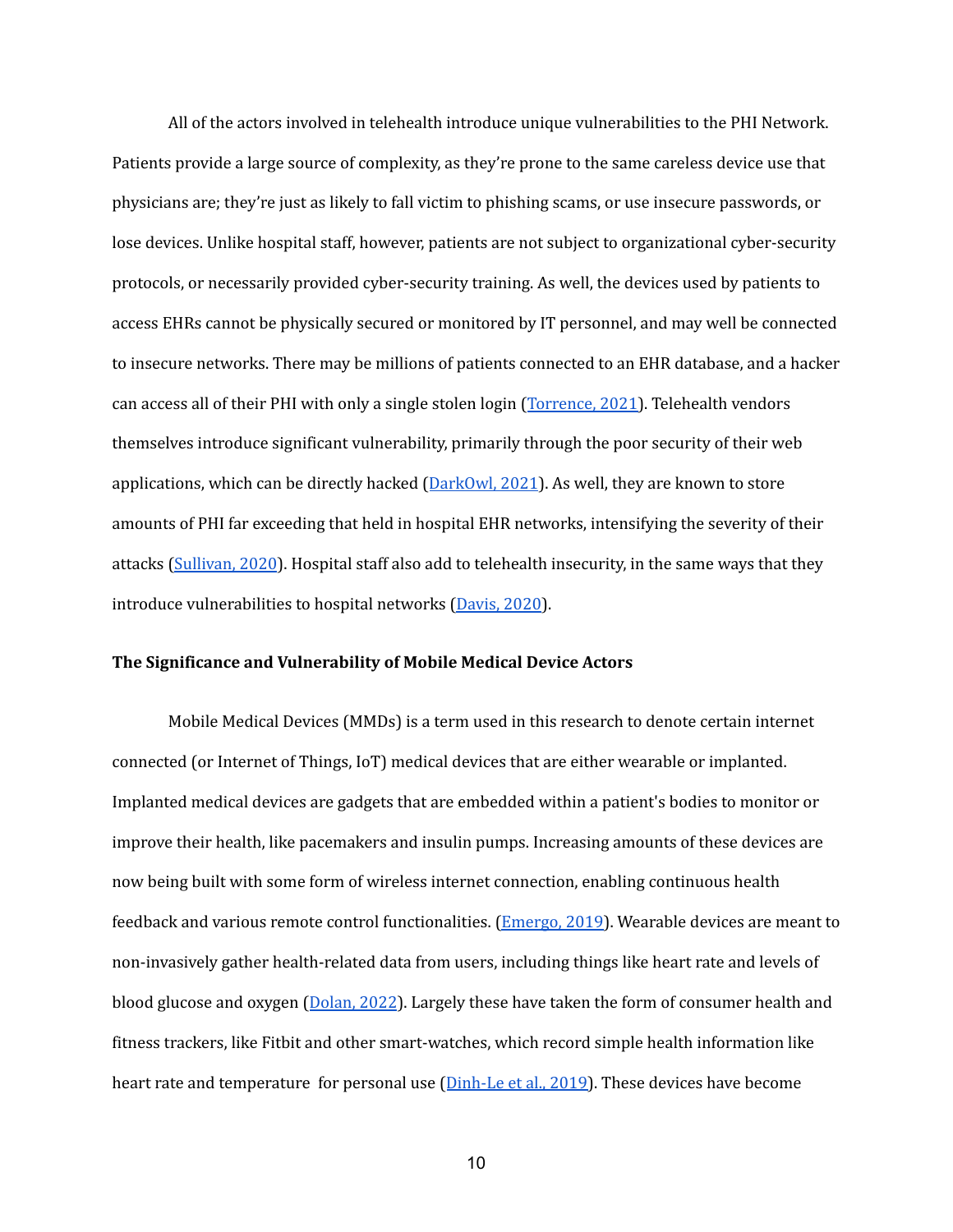extremely popular and widespread over the past decade, with 78 million users in 2021 ([Phaneuf,](https://www.insiderintelligence.com/insights/wearable-technology-healthcare-medical-devices/) [2022](https://www.insiderintelligence.com/insights/wearable-technology-healthcare-medical-devices/)), and are by far the most common MMDs. Remote patient monitoring (RPM) devices are a second type of wearable, and are used to collect health data from patients outside of a clinic setting, and electronically send it to physicians [\(Dolan,](https://www.insiderintelligence.com/insights/remote-patient-monitoring-industry-explained/) 2022). They are capable of collecting wider varieties of data than personal trackers, and are able to monitor things like blood glucose, gait, and atrial fibrillation ([Dunn](https://www.futuremedicine.com/doi/full/10.2217/pme-2018-0044) et al. 2018).

Internet connected MMDs are a relatively new technology, with the first wireless pacemaker having been implanted in 2009 ([Ashford,](https://www.popsci.com/scitech/article/2009-08/first-patient-implanted-pacemaker-communicates-wirelessly-her-doctor/#:~:text=Wireless%20Pacemaker-,The%20first%20American%20to%20be%20implanted%20with%20a%20wireless%20pacemaker,by%20the%20FDA%20in%20July.) 2009), but are increasingly and quickly becoming more popular. Advancements in technologies like materials science, batteries, computers, and data transmission allow these devices to become smaller, sense more accurate data, and send data faster every year (Guk et al., [2019\)](https://www.ncbi.nlm.nih.gov/pmc/articles/PMC6631918/#B2-nanomaterials-09-00813). As these devices grow more capable, they are adopted by healthcare more and more. For instance, there were over 400 wearable devices compatible with EHR in 2019 [\(Dinh-Le](https://www.ncbi.nlm.nih.gov/pmc/articles/PMC6746089/) et al., 2019), just 10 years after the first IoT pacemaker, and implanted devices' percentage of the global medical IoT market share more than doubled between 2017 and 2020 [\(Jayah,](https://asia.ub-speeda.com/en/body-talks-future-connected-implanted-medical-devices-industry/#:~:text=The%20global%20connected%20implanted%20medical,main%20drivers%20of%20industry%20growth.) 2019). Personal fitness trackers have also seen increasing use in healthcare as RPM devices, with integration into various EHR platforms  $(Dinh-Le et al., 2019)$  $(Dinh-Le et al., 2019)$  and advances in sensing capabilities, like the addition of ECG sensing in the 2021 Apple Watch. The growth of MMDs is not expected to slow down any time soon. Between promising research tackling historic technological problems, like real time data transmission [\(Wang](http://www.mli.gmu.edu/papers/2022/p22-3.pdf) et al, 2022), increasing belief in their benefit to chronic illness care ( $H$ assija et al., 2021), and the Covid-19 pandemic seeing calls for RPM solutions skyrocket [\(Siwicki,](https://www.healthcareitnews.com/news/how-remote-patient-monitoring-moving-mainstream) 2022), MMDs are expected to become a 50 billion dollar industry by 2030.

The growth of MMDs represents a massive vulnerability increase to the PHI Network. In addition to increasing its attack surface area exponentially, these devices are known to be riddled with vulnerabilities, and extremely easily hackable. This is especially true in implanted devices, as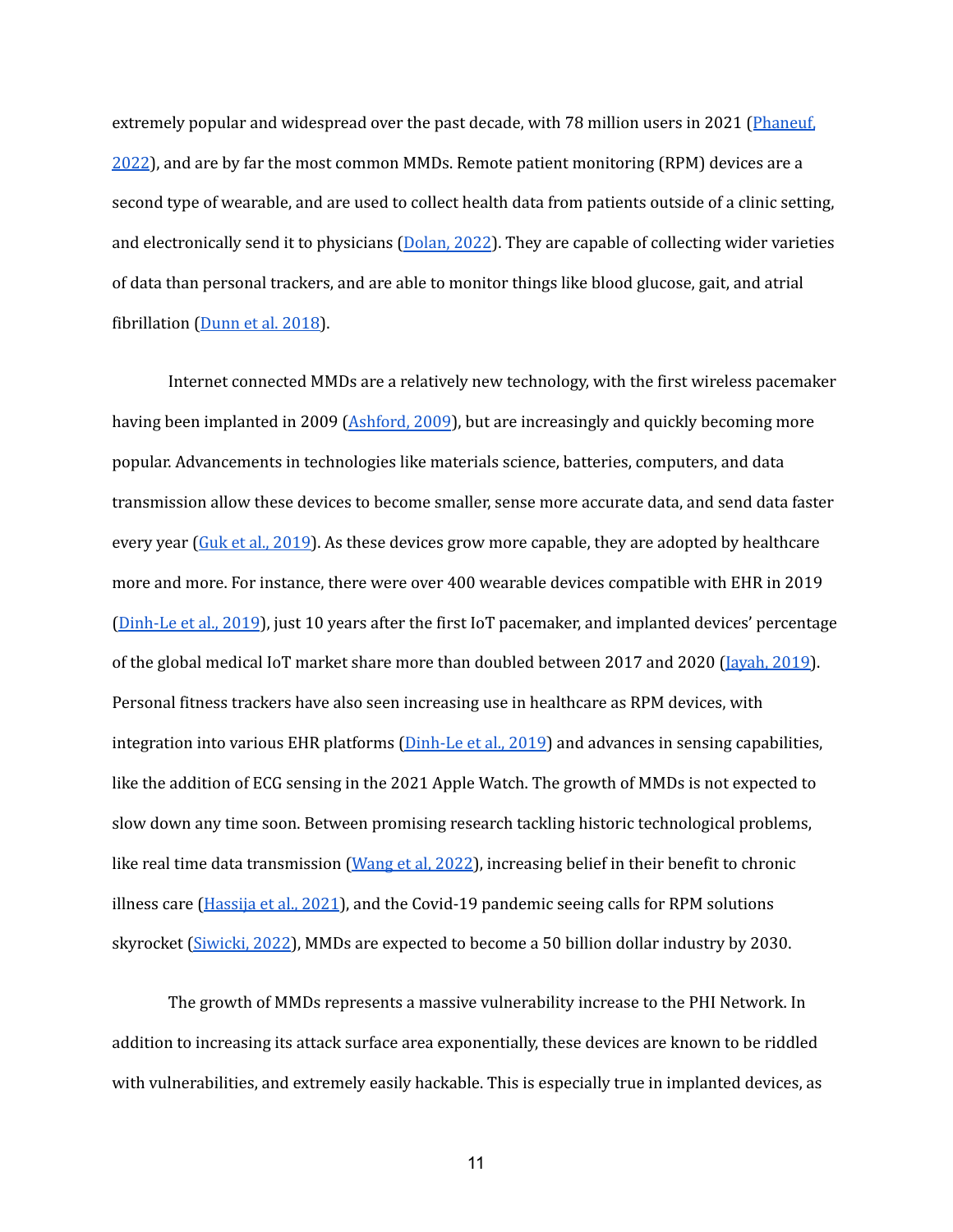their size limits computing power and memory, making it difficult to implement security measures [\(McGowan](https://scholarspace.manoa.hawaii.edu/bitstream/10125/71082/0379.pdf) et al., 2021); hundreds of thousands of devices of all kinds have been recalled due to insecurities [\(Hassija](https://www.sciencedirect.com/science/article/pii/S2210670720307708?casa_token=PJ-wG1EA9vgAAAAA:jpfQkrsQsOUAzD73nsIgnwki7VORRPF_jFo19hhpJ0AYxrNb2tqcC86gVb9MBHG8F1OkzrcBMWE#bib0270) et al, 2021). A hacked pacemaker could not only be used to kill (very easily), but also as a backdoor into its connected hospital network to steal PHI and install malware [\(Jaret,](https://www.aamc.org/news-insights/exposing-vulnerabilities-how-hackers-could-target-your-medical-devices) [2018](https://www.aamc.org/news-insights/exposing-vulnerabilities-how-hackers-could-target-your-medical-devices)). As well, wearables connected to EHR databases could expose PHI directly to hackers; the protocol used by many of them to transmit data has been shown just this year to contain 33 vulnerabilities [\(Kaspersky,](https://usa.kaspersky.com/about/press-releases/2022_33-vulnerabilities-found-in-the-data-transfer-protocol-for-wearable-medical-devices) 2022).

Despite the fact that no cyber attacks directly attributed to MMDs have yet been reported [\(McGowan](https://scholarspace.manoa.hawaii.edu/bitstream/10125/71082/0379.pdf) et al., 2021), their effect on the PHI Network is no less important than any other source of vulnerability. The Covid-19 pandemic has seen remote patient monitoring put to the test all over the country, and the positive results seen  $(C_{\text{Sale et al.}, 2021})$  are causing a greater push than ever for a general integration into healthcare ([Gowda](https://jamanetwork.com/journals/jama-health-forum/fullarticle/2788095) et al, 2022). This increase in interest brings with it an increase in research, and a much higher potential for historic barriers to MMDs, like battery life and accuracy ([Pearne,](https://www.med-technews.com/medtech-insights/latest-medtech-insights/reducing-noise-to-improve-accuracy-of-medical-devices/) 2021) to be overcome. Considering these on top of the meteoric rise in use MMD have already experienced over the past decade [\(Iqbal](https://www.nature.com/articles/s41528-021-00107-x) et al., 2021), there's ample reason to believe they may become ubiquitous in the coming years (*Philipson, 2021*). Considering the current heavy use of standing IoT medical devices as attack vectors ([Khera,](https://journals.sagepub.com/doi/full/10.1177/1932296816677576) 2017), it's only a matter of time before this increasing number of highly insecure mobile devices is capitalized on; applying ANT to help prevent this is just as vital as defending current threats.

#### **Connecting MMD Actors to the PHI Network**

Currently, integration of MMDs to the PHI Network is fairly direct. For all MMDs, all of the PHI involved originates from the device, as that is their specific function, and they have no reason to receive PHI. For implanted devices, collected data is either sent directly to physicians during in-clinic visits, or sent automatically to the manufacturer through a home transmitter device; data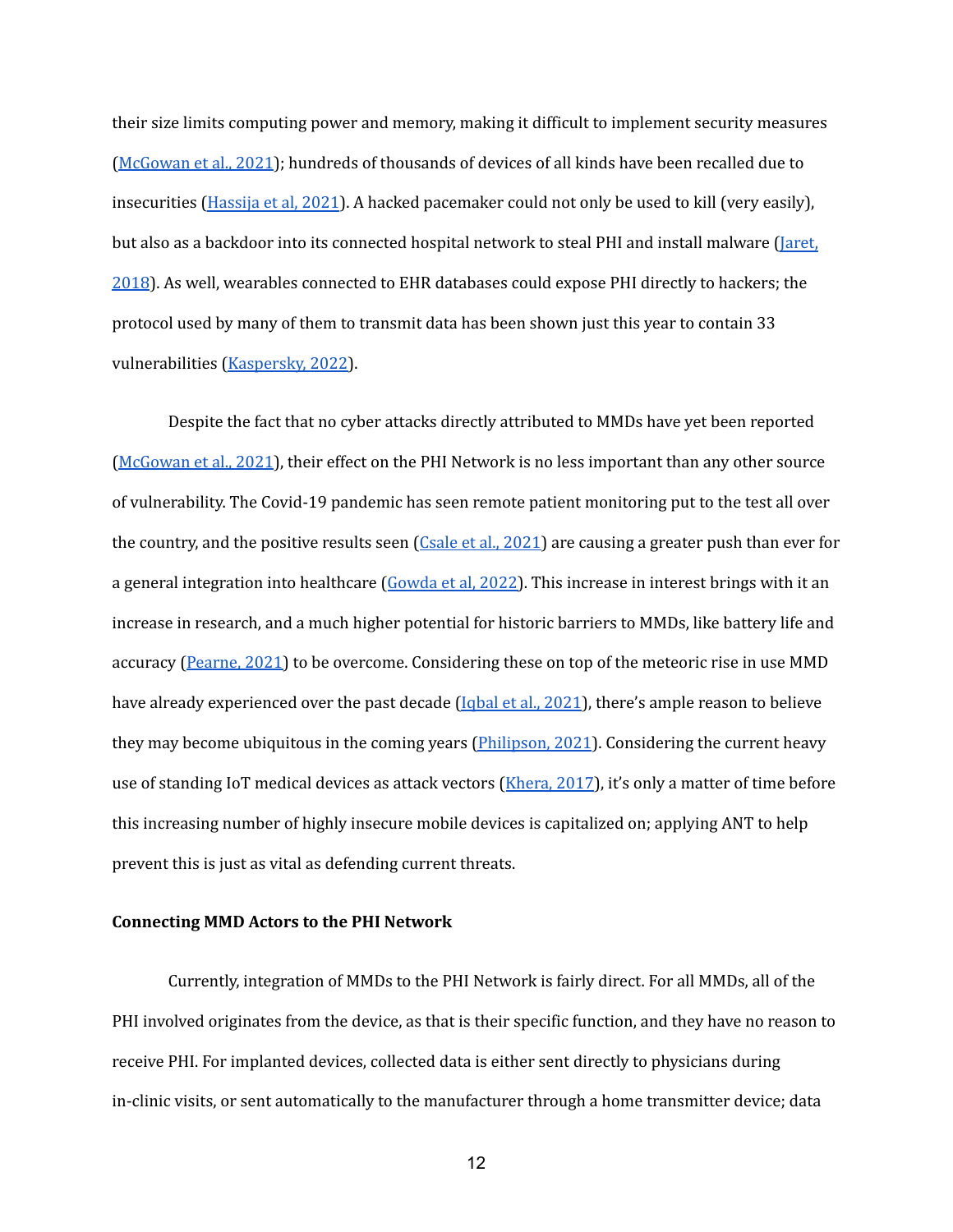sent automatically is then sent directly to physicians ([Burri,](https://academic.oup.com/europace/article/15/suppl_1/i14/526508?login=true) 2013). For wearables, the process is similar: due to current technical limitations, PHI collected by these devices, in addition to any local storage on the devic, are sent directly to proprietary smartphone applications ([Yetisen](http://europepmc.org/article/MED/29893068) et al., 2018). Therefore, PHI collected by these devices are stored in manufacturer data bases, where it can then be sent to physicians, through direct integration with hospital EHR databases ([Dinh-Le](https://www.ncbi.nlm.nih.gov/pmc/articles/PMC6746089/) et al., 2019). As with telehealth actors, MMDs primarily interface with the PHI Network through physicians/staff, and from there, it will flow through the network in the same manner as traditionally entered EHRs.

Despite the directness of PHI flow involving MMDs, there are ample opportunities for vulnerabilities to be introduced. Primarily these stem from insecurities inherent to the devices: they can be easily hacked either directly, to allow for direct access to hospital networks, or as data is sent to mobile devices [\(Jaret,](https://www.aamc.org/news-insights/exposing-vulnerabilities-how-hackers-could-target-your-medical-devices) 2018), through transmission protocol vulnerabilities [\(Kaspersky,](https://usa.kaspersky.com/about/press-releases/2022_33-vulnerabilities-found-in-the-data-transfer-protocol-for-wearable-medical-devices) 2022). These insecurities are exacerbated by patient actors, who may either venture into unsecured networks, or even inadvertently install malware directly onto the computers or mobile devices that their MMDs connect to. Manufacturers may also introduce vulnerabilities, as the applications that collect data from MMDs may be, and have been, hacked to leak PHI [\(Horowitz,](https://www.fiercehealthcare.com/tech/mobile-health-apps-leak-sensitive-data-through-apis-report-finds) 2021). Interestingly, manufacturers also have been shown to leak PHI intentionally, by selling it directly to third parties [\(Yetisen](http://europepmc.org/article/MED/29893068) et al., 2018).

#### **ANT Based Analysis of Major Sources of Vulnerability Within the PHI Network**

## **Identifying Major Vulnerabilities**

In this section, the major sources of vulnerability added to the PHI Network by the widespread adoption of telehealth and mobile medical devices that have been identified are discussed. This is done in a similar manner to the identification of primary vulnerabilities within the original PHI Network by Stachel and DeLaHaye ([2015\)](https://pdfs.semanticscholar.org/41f8/91e32be7b3b4e4f4002139554581518daaa3.pdf). For reference, these were given as: the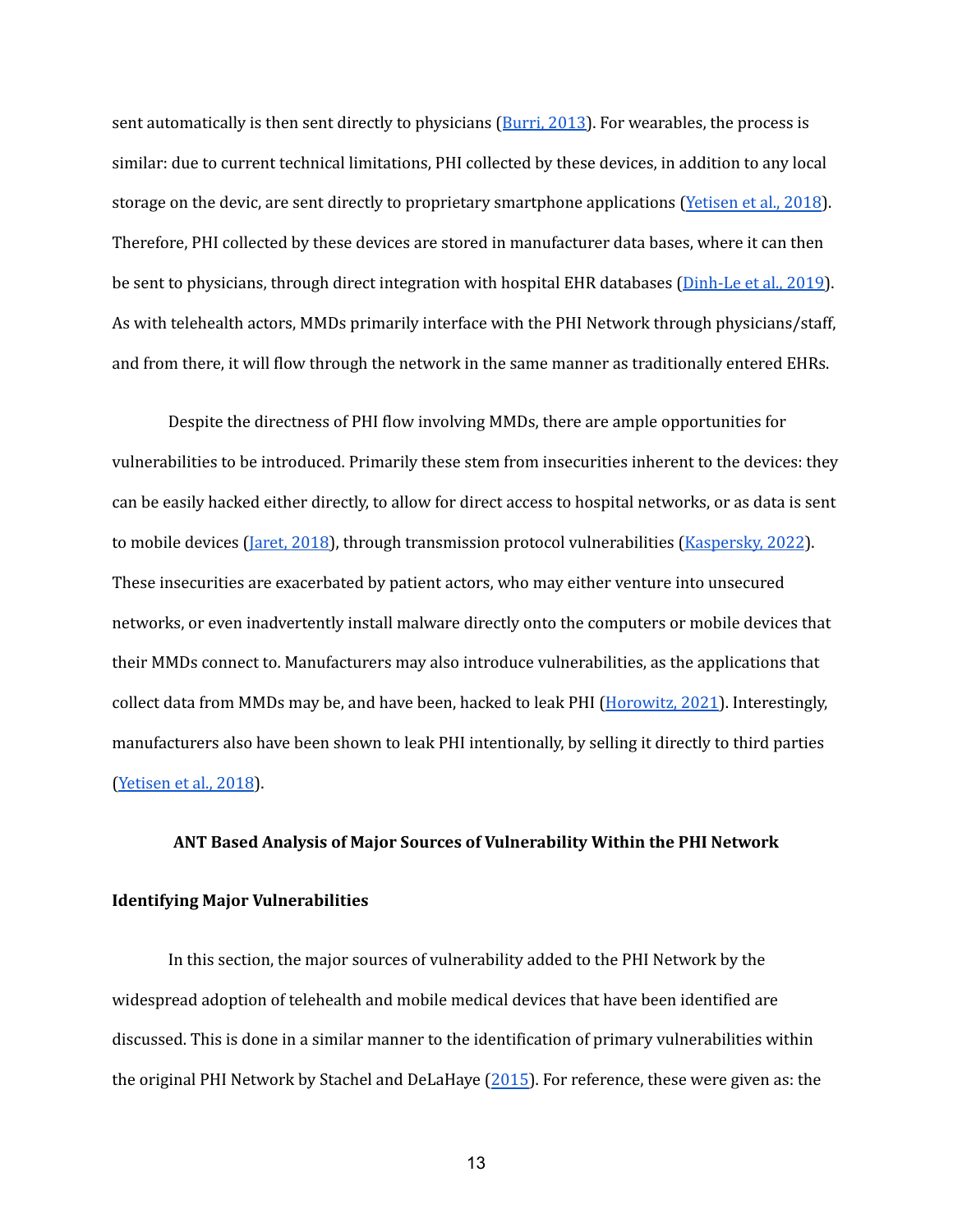sheer amount of electronic data available and the incredible number of devices connected to it; an increasing number of stationary medical devices capable of internet connection; and large scale human irresponsibility with PHI, such as staff losing sensitive devices and falling for phishing scams.

The advance of both telehealth and MMDs alike increase the surface area for attacks by an extreme amount, thanks to their unprecedented increase in both PHI collection and number of connected devices. In 2016, there were an estimated 1.14 million permanent pacemakers in use globally [\(Mevissen,](https://www.ametek-coining.com/knowledge/blog/2018/may/implantable-medical-devices-are-becoming-increasingly-capable) 2018) - only one of dozens of different implanted IoT devices [\(Alvarado,](https://www.synopsys.com/blogs/software-security/network-connected-medical-devices/) 2018). Combined with the estimated 45 million patients using RPM devices per year, and the unknown portion of over 84 million fitness trackers in 2022 connected to EHR [\(Phaneuf,](https://www.insiderintelligence.com/insights/wearable-technology-healthcare-medical-devices/) 2022), the amount of MMDs in use dwarfs the estimated 10-15 million standing devices across all U.S hospitals [\(Miliard,](https://www.healthcareitnews.com/news/cybersecurity-pro-networked-medical-devices-pose-huge-risks-patient-safety#:~:text=Consider%20these%20numbers%3A%20There%20are,have%201%2C500%20infusion%20pumps%20alone.) [2016](https://www.healthcareitnews.com/news/cybersecurity-pro-networked-medical-devices-pose-huge-risks-patient-safety#:~:text=Consider%20these%20numbers%3A%20There%20are,have%201%2C500%20infusion%20pumps%20alone.)). This is to say nothing of the *at bare minimum* equal number of connected applications *and* devices connected to store their data, or the *many* patient portals, independent telehealth apps, and devices connected to the estimated 120 million U.S telehealth visits in one year alone ([Michas,](https://www.statista.com/statistics/459744/total-outpatient-visit-numbers-in-the-us/#:~:text=Total%20hospital%20outpatient%20visits%20in%20the%20United%20States%201965%2D2019&text=This%20statistic%20displays%20the%20total,hospitals%20located%20in%20the%20country.) 2021; [Charleson,](https://www.singlecare.com/blog/news/telehealth-statistics/) 2022). Additionally, this unprecedented number of devices and software, a number expected to grow yearly, is responsible for generating untold amounts of new PHI; copies of which are stored in countless manufacturer databases that have been breached in the past ([McKeon,](https://healthitsecurity.com/news/61m-fitbit-apple-users-had-data-exposed-in-wearable-device-data-breach#:~:text=September%2016%2C%202021%20%2D%20Over%2061,independent%20cybersecurity%20researcher%20Jeremiah%20Fowler.) [2021](https://healthitsecurity.com/news/61m-fitbit-apple-users-had-data-exposed-in-wearable-device-data-breach#:~:text=September%2016%2C%202021%20%2D%20Over%2061,independent%20cybersecurity%20researcher%20Jeremiah%20Fowler.)).

Aside from the sheer number of these devices and applications, and data transfers between them, their inherent vulnerabilities create a massive problem for PHI security. Implanted devices, for instance, have seen numerous potentially catastrophic vulnerabilities demonstrated, with the FDA having recalled 465,000 pacemakers and 350,000 implanted defibrillators between 2017 and 2018 alone [\(Hissaj,](https://www.sciencedirect.com/science/article/pii/S2210670720307708?casa_token=PJ-wG1EA9vgAAAAA:jpfQkrsQsOUAzD73nsIgnwki7VORRPF_jFo19hhpJ0AYxrNb2tqcC86gVb9MBHG8F1OkzrcBMWE#bib0270) 2021). The software in question is also far from secure: a single study in 2021 testing 30 mobile health apps, including apps from mobile health vendors and large hospital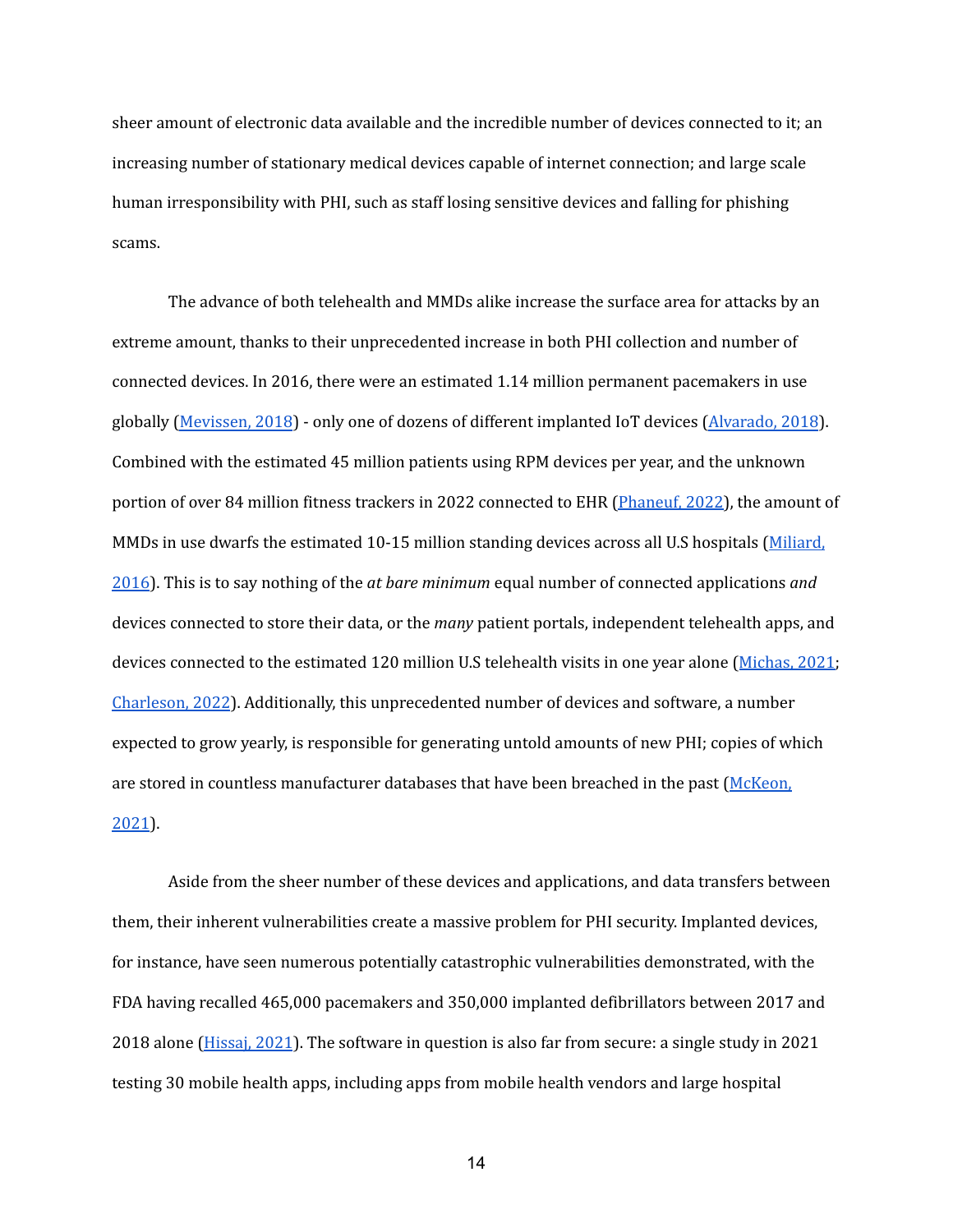systems alike, found every single one to be vulnerable to hacks directly through their program interfaces ([Horowitz,](https://www.sciencedirect.com/science/article/pii/S2210670720307708?casa_token=PJ-wG1EA9vgAAAAA:jpfQkrsQsOUAzD73nsIgnwki7VORRPF_jFo19hhpJ0AYxrNb2tqcC86gVb9MBHG8F1OkzrcBMWE#bib0270) 2021); at least one in particular allowed direct access to a hospitals EHR database. In addition to their commonality and severity, these vulnerabilities pose several unique, new challenges. It's widely known that standing medical devices are typically manufactured without any care towards security, but the size of implantables adds to this by making it *dif icult* to add things like encryption ([Rasool](https://www.sciencedirect.com/science/article/abs/pii/S1084804522000017) et al., 2022). As well, all of these devices and software are meant to be accessed outside of any hospital internet networks. So not only are they connected to, and transfering data through, unknown and unsecured wifi networks [\(Hassija,](https://www.sciencedirect.com/science/article/pii/S2210670720307708?casa_token=PJ-wG1EA9vgAAAAA:jpfQkrsQsOUAzD73nsIgnwki7VORRPF_jFo19hhpJ0AYxrNb2tqcC86gVb9MBHG8F1OkzrcBMWE#bib0270) 2021), but they're also outside of any organizational oversight; an IT security officer can't vet a patient's computer for malware.

Finally, expanding upon another major vulnerability of the original network, human misuse and irresponsibility, specifically with the addition of patients to the PHI Network, is potentially the most dangerous insecurity of all. Patients are *at least* just as likely as hospital staff to lose sensitive devices (like personal phones connected to EHR) and fall victim to a phishing scam; both of these cities at different points in time as the most common healthcare cyber-attack vectors [\(Stachel](https://pdfs.semanticscholar.org/41f8/91e32be7b3b4e4f4002139554581518daaa3.pdf)  $\&$ [DeLaHaye,](https://pdfs.semanticscholar.org/41f8/91e32be7b3b4e4f4002139554581518daaa3.pdf) 2015; [Coble,](https://www.infosecurity-magazine.com/news/phishing-top-threat-to-us/#:~:text=However%2C%20the%20most%20common%20route,that%20is%20no%20longer%20supported.) 2022). They also, however, provide challenges that are totally unique from staff. To start, the primary solutions suggested for hospital staff, training and increased accountability, are not feasible to apply to patients: hospital actors have no authority over patients, and cannot enforce any measures. As well, the personal devices used by patients to access telehealth and rpm software are not used within a hospital's network; they can't be protected from malware by security officers, and their wifi network may be unsecured.

#### **Applying ANT to the PHI Network to Suggest Meaningful Solutions**

In this section, the primary vulnerabilities identified within the PHI Network are addressed, using Actor-Network Theory to establish meaningful changes to the relationships of the actors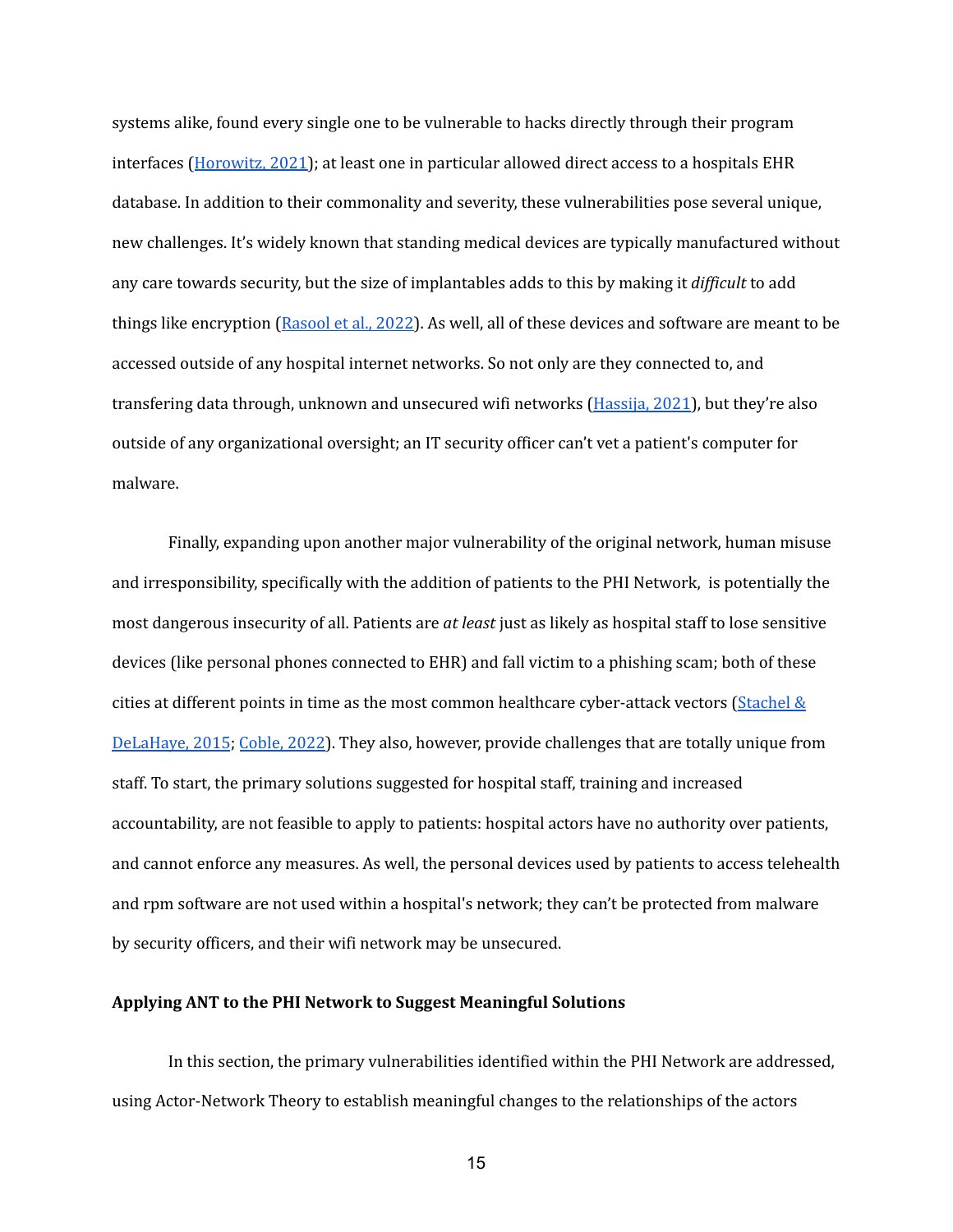involved. The three constructs of ANT previously defined are used as a basis in determining these changes, and they are used to organize the presentation of these suggestions. This method of analysis carries from that of Stachel's and DeLaHaye's [\(2015\)](https://pdfs.semanticscholar.org/41f8/91e32be7b3b4e4f4002139554581518daaa3.pdf) previous work.

The first ANT construct is agnosticism, which emphasizes the equal actions of all actors for the good of the network, in this case the protection of PHI. The primary and simplest manifestation of this has to do with manufacturers and vendors building their devices and software more securely. Though this sounds highly reductive, a common theme throughout the literature is the surprising amount of obvious and easy to fix vulnerabilities that fly right in the face of patient security. These include things like device manufacturers using outdated libraries with known bugs [\(Khandelwal,](https://thehackernews.com/2017/06/pacemaker-vulnerability.html) [2017](https://thehackernews.com/2017/06/pacemaker-vulnerability.html)); healthcare organizations creating portals with traditional and insecure single factor and email authentication, despite multi-factor being more secure and as easy to implement ([Bertoncini,](https://www.natlawreview.com/article/your-patient-portal-secure-study-shows-healthcare-organizations-traditional) [Jackson,](https://www.natlawreview.com/article/your-patient-portal-secure-study-shows-healthcare-organizations-traditional) 2019); and vendors choosing not to encrypt databases, despite it taking nearly no work.. Actor behaviors like these, that require no additional oversight to correct, simply must be changed.

Additionally, similarly to Statchel's and DeLayHe's ([2015\)](https://pdfs.semanticscholar.org/41f8/91e32be7b3b4e4f4002139554581518daaa3.pdf) application of agnosticism, it requires the recruitment of new actors with crucial new abilities that can add security to the system. Importantly, this involves finding experts to create effective learning materials to train patients using telehealth and MMDs in proper cyber-security behaviors ([Dinesen](https://www.ncbi.nlm.nih.gov/pmc/articles/PMC4795318/) et al., 2016). Research has shown a direct correlation between proper training and reducing cybersecurity incidents, and this is an area where providers currently struggle [\(Dinesen](https://www.ncbi.nlm.nih.gov/pmc/articles/PMC4795318/) et al., 2016). Another area severely lacking capable actors is active threat monitoring, which has been suggested to aid in defending data storage platforms, finding freshly developed attacks against devices [\(Rasool](https://www.sciencedirect.com/science/article/abs/pii/S1084804522000017) et al., [2022](https://www.sciencedirect.com/science/article/abs/pii/S1084804522000017)), and blocking unauthorized device access to patient portals ([experian](https://www.experian.com/content/dam/marketing/na/healthcare/brochures/how-patient-portals-get-hacked.pdf) health, 2019).

Finally, agnosticism suggests a strengthening of inter-actor relationships, particularly building communication between stakeholders ([McGowan](https://scholarspace.manoa.hawaii.edu/bitstream/10125/71082/0379.pdf) et al,, 2021). A 2022 survey of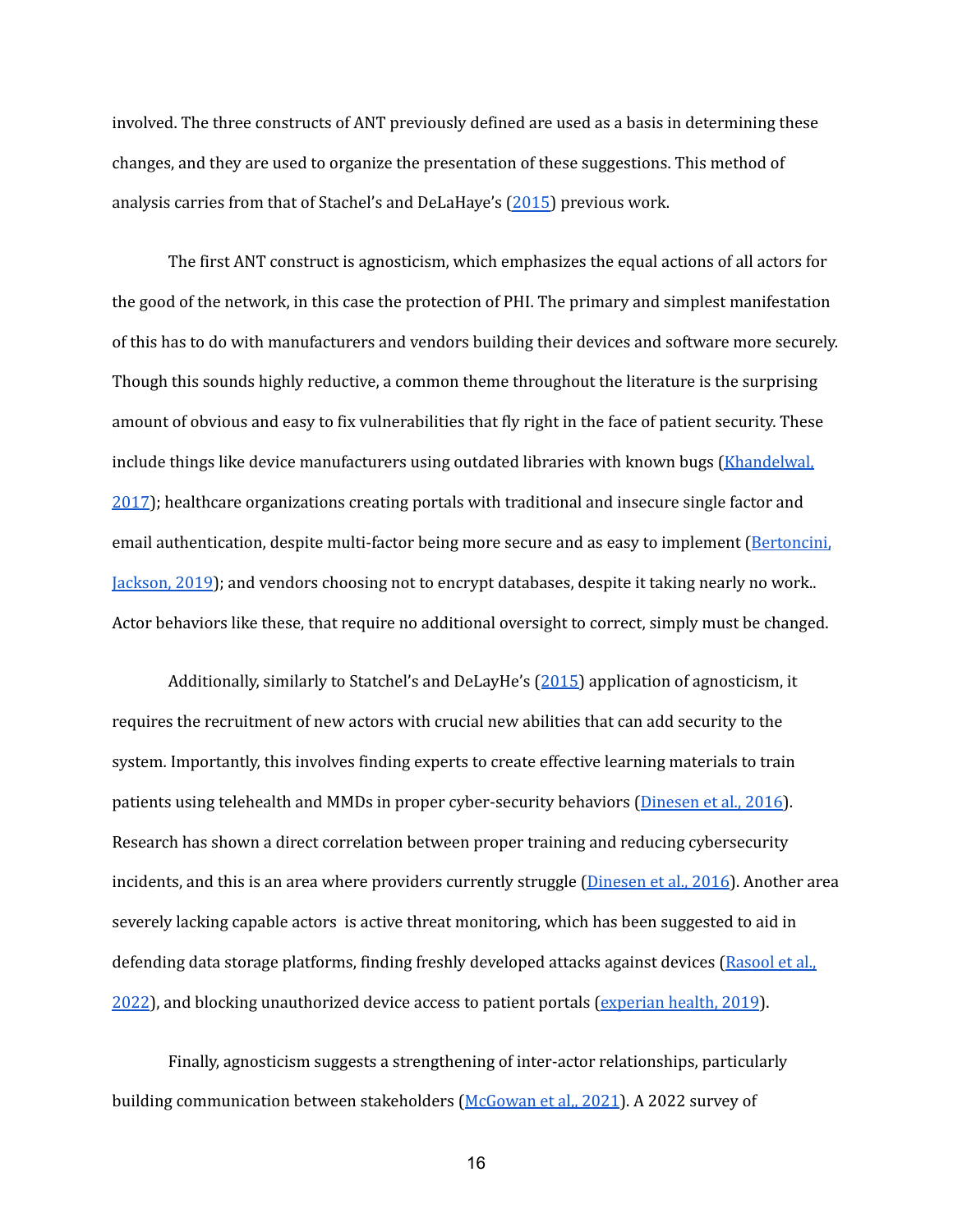cybersecurity experts suggests that many medical device users, as well as the medical staff training these patients, are unaware of their security functions and risks (Deal & [Sambasivam,](https://jisar.org/2022-15/n1/JISARv15n1.pdf#page=4) 2022). As end users have been identified as the targets of 95% of attacks (Deal & [Sambasivam,](https://jisar.org/2022-15/n1/JISARv15n1.pdf#page=4) 2022), strengthening communication between device manufacturers and physicians, as well as between physicians and patients, is likely to promote an increase in device security.

Generalized symmetry promotes the use of common language amongst actors, which takes the form here of regulation and process standardization. Firstly, government legislation has played a large role in securing PHI up to this point, with the HITECH act enforcing patient data security and HIPPA requiring the reporting of data breaches [\(Rasool](https://www.sciencedirect.com/science/article/abs/pii/S1084804522000017) et al., 2022). Regarding medical devices, however, the main form of regulation comes from the FDA, which focuses on pre and post production guidelines, which concern security labeling, and security requirements [\(McGowan](https://scholarspace.manoa.hawaii.edu/bitstream/10125/71082/0379.pdf) et al., [2021](https://scholarspace.manoa.hawaii.edu/bitstream/10125/71082/0379.pdf)). As such, it's recommended that some form of regulation regarding minimum hardware and software security requirements be passed, so as to standardize the MMD industry. Another necessary network standardization is the concept of interoperability, which is the idea of creating a common language amongst all medical device (wearables, stationary, implantables), EHR databases, telehealth services, to seamlessly integrate all medical data [\(Gowda](https://jamanetwork.com/journals/jama-health-forum/fullarticle/2788095) et al.,, 2022). As it stands, without standardization, competition amongst vendors and manufacturers creates both a myriad of devices with heterogeneous data transfer standards that don't combine seamlessly, and countless copies of data across various device-specific databases [\(Rasool](https://www.sciencedirect.com/science/article/abs/pii/S1084804522000017) et al., 2022). A reduction in this massive endpoint complexity would solve various issues in privacy, security, and authentication. Finally, it's suggested that healthcare organizations standardize the internet networks of all remote devices attempting to transmit data to the PHI Network; one possibility is to require all devices connect through a VPN, to sidestep potential insecurities [\(O'Dowd,](https://hitinfrastructure.com/news/how-virtual-private-networks-benefit-healthcare-technology) 2016).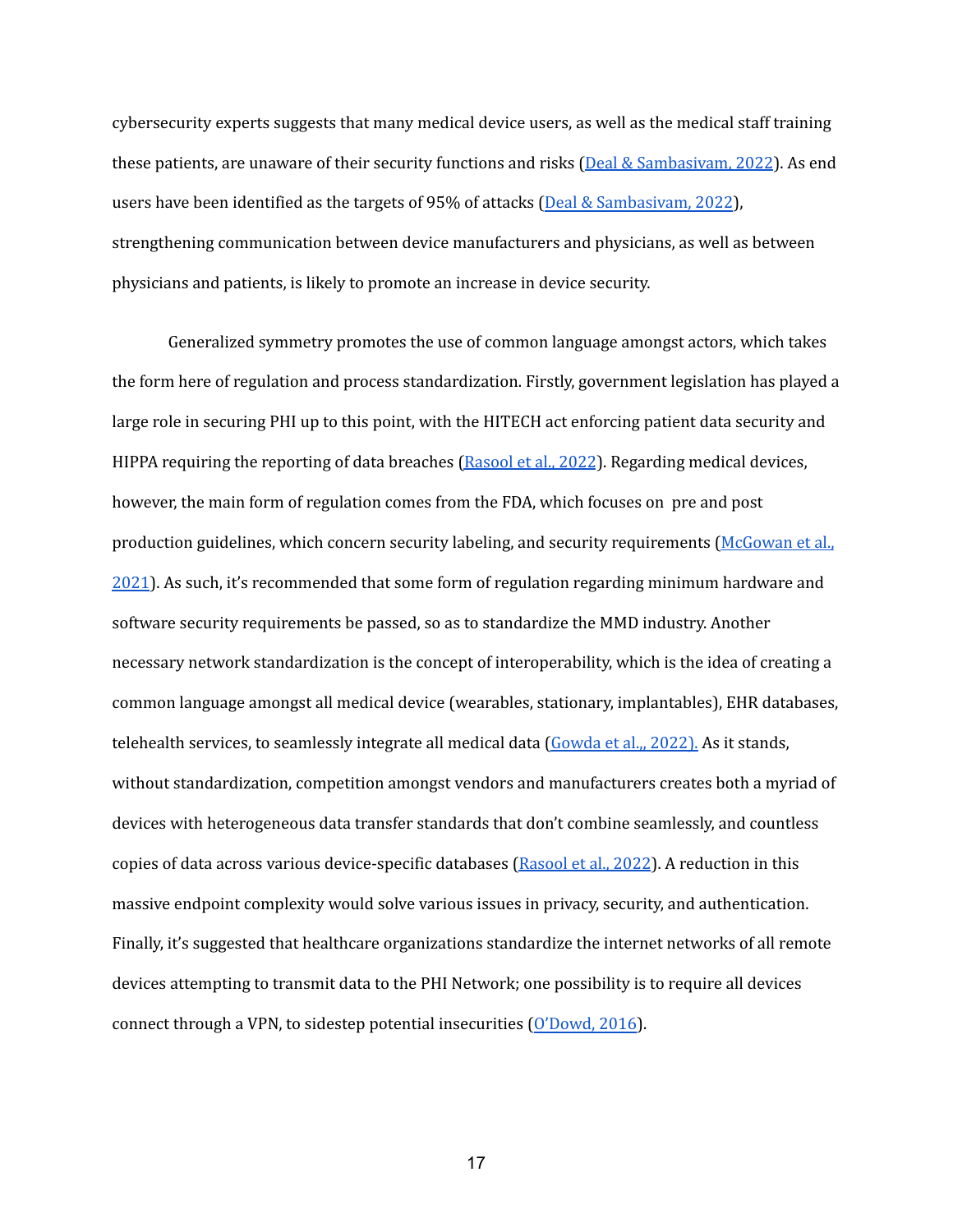The expectation of free association, the final ANT construct to reject primary assumptions regarding the PHI Network. An assumption widely held throughout the network is that computers are laptops, desktops, and mobile devices; when people think of vulnerabilities, they often don't consider IoT devices, and certainly not the small mobile devices [\(Marchang](http://shura.shu.ac.uk/24111/1/Conference%20Paper.pdf) et al., 2019). This is a dangerous assumption, which leads to the security of these devices being largely ignored [\(Rasool](https://www.sciencedirect.com/science/article/abs/pii/S1084804522000017) et al., [2022\)](https://www.sciencedirect.com/science/article/abs/pii/S1084804522000017), despite the knowledge that many medical devices have already been healthcare breach vectors. This assumption must be dropped in favor of increased research into MMD security, and adoption of regular device screenings, before hackers notice the opportunity inherent to these devices. As well, organization heads need to stop seeing cyber-security as only a financial loss, and instead see it as investing in greater loss prevention [\(Marchang](http://shura.shu.ac.uk/24111/1/Conference%20Paper.pdf) et al., 2019). Very little money is put towards network security efforts across the board, leading to the miniscule effort put into device, application, and database security seen today. Finally, the idea that shipping medical devices riddled with vulnerabilities has no place in the modern IoT landscape. Given the size constraints of MMDs, security is often sacrificed for performance, for the sake of selling the devices sooner, or more cheaply ([Rasool](https://www.sciencedirect.com/science/article/abs/pii/S1084804522000017) et al., 2022). Given the vastness of IoT today, and the commonality of healthcare cyber attacks, the lives make up more and more of the risk involved every year.

### **Conclusions**

Moving well into the second decade of a true public health crisis, a larger number of hospitals are attacked, and more personal health information is stolen, each year than the one before; even the Covid-19 pandemic couldn't break this trend (Evans, & [McMillan,](https://www.wsj.com/articles/cyberattacks-cost-hospitals-millions-during-covid-19-11614346713) 2021). This paper first asked the question why, and determined an unsettling reason: patient health data is like gold, and hospital data networks are so overwhelmingly complex that it becomes laughably easy to steal [\(Akpan,](https://www.pbs.org/newshour/science/has-health-care-hacking-become-an-epidemic) 2016). After determining that the Actor-Network Theory is the best method to untangle this complexity, and that it had already been used to analyze the major sources of vulnerability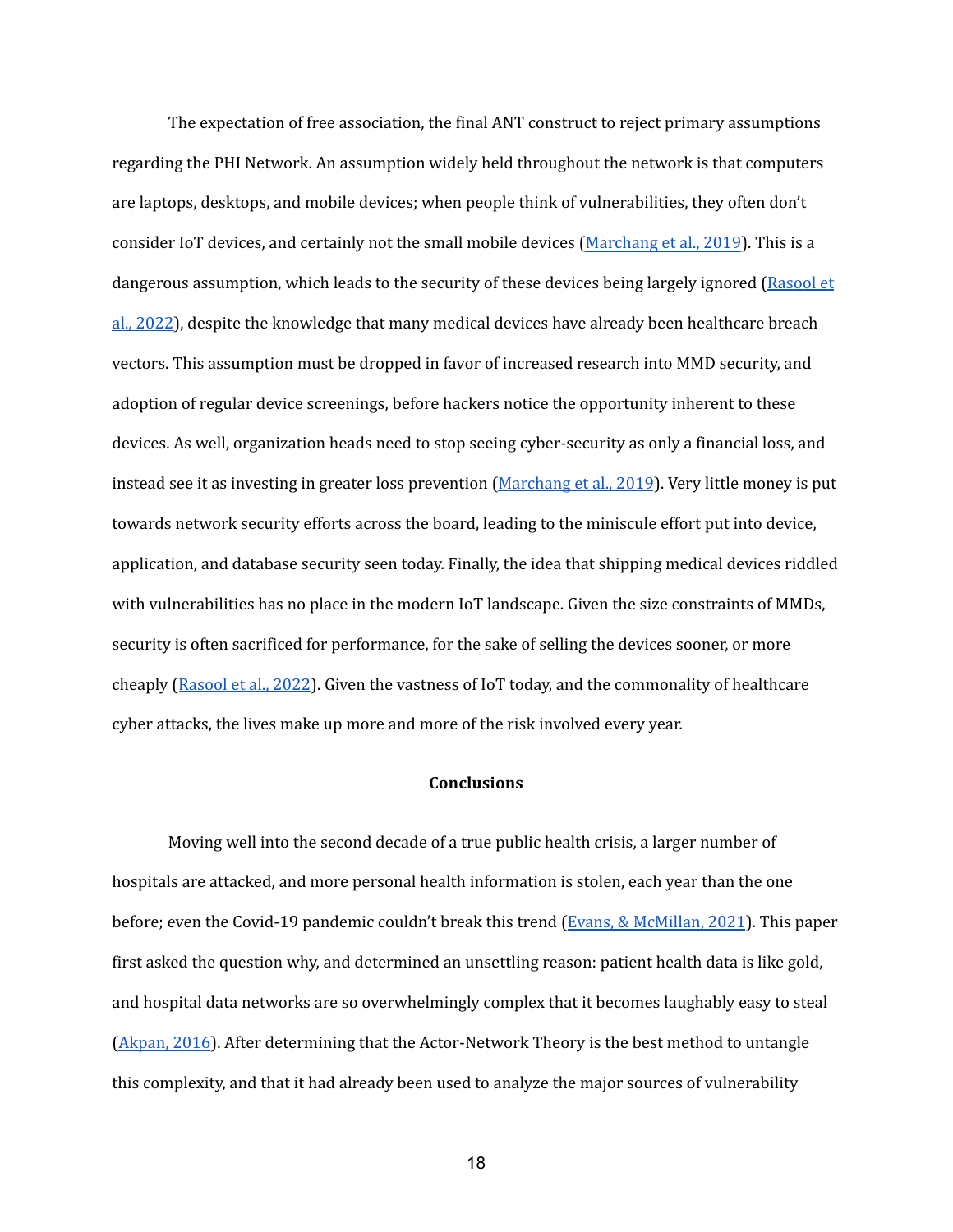inherent to healthcare data (Stachel, & [DeLaHaye,](https://pdfs.semanticscholar.org/41f8/91e32be7b3b4e4f4002139554581518daaa3.pdf) 2015), this paper's main concern was modernizing this approach. That is, the network was re-analyzed to determine the effects of both recent technological advancements in medical devices and the Covid-19 pandemic on healthcare cyber-security. While it was determined that they both drastically increase the insecurity of healthcare data, ANT analysis conducted showed great promise in allowing effective solutions to this insecurity to be found.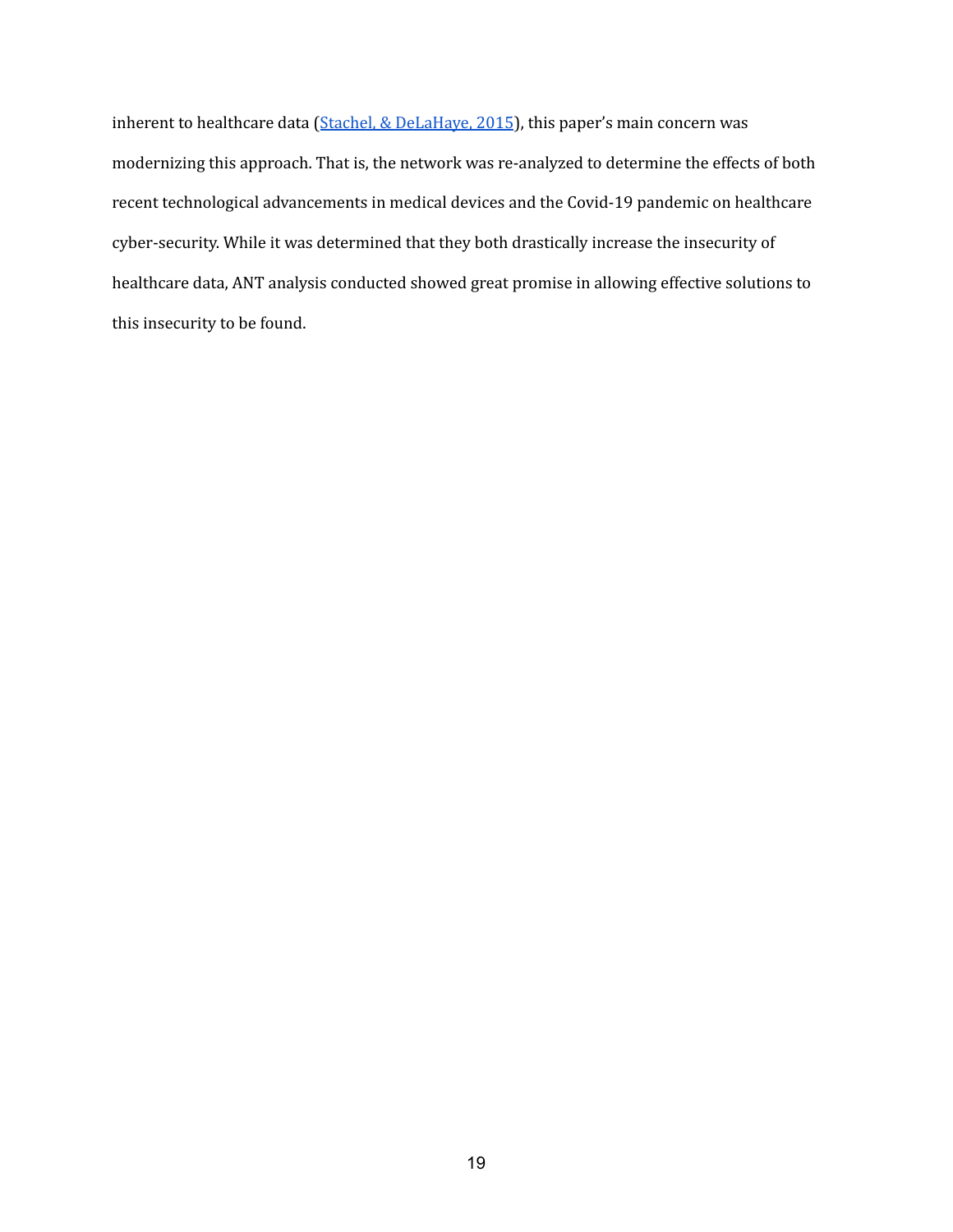#### **References**

- Alvarado, J. (2018, September 14). *The IoT within us: Network-connected medical devices.* Synopsys. <https://www.synopsys.com/blogs/software-security/network-connected-medical-devices/>
- Akpan, N. (2016, March 23). *Has health care hacking become an epidemic?* PBS NewsHour. <https://www.pbs.org/newshour/science/has-health-care-hacking-become-an-epidemic>
- Ashford, M. (2009, August 11). *First Internet-Connected Pacemaker Successfully Implanted.* Popular Science.
	- [https://www.popsci.com/scitech/article/2009-08/first-patient-implanted-pacemaker-com](https://www.popsci.com/scitech/article/2009-08/first-patient-implanted-pacemaker-communicates-wirelessly-her-doctor/#:~:text=Wireless%20Pacemaker-,The%20first%20American%20to%20be%20implanted%20with%20a%20wireless%20pacemaker,by%20the%20FDA%20in%20July) [municates-wirelessly-her-doctor/#:~:text=Wireless%20Pacemaker-,The%20first%20Amer](https://www.popsci.com/scitech/article/2009-08/first-patient-implanted-pacemaker-communicates-wirelessly-her-doctor/#:~:text=Wireless%20Pacemaker-,The%20first%20American%20to%20be%20implanted%20with%20a%20wireless%20pacemaker,by%20the%20FDA%20in%20July) [ican%20to%20be%20implanted%20with%20a%20wireless%20pacemaker,by%20the%20](https://www.popsci.com/scitech/article/2009-08/first-patient-implanted-pacemaker-communicates-wirelessly-her-doctor/#:~:text=Wireless%20Pacemaker-,The%20first%20American%20to%20be%20implanted%20with%20a%20wireless%20pacemaker,by%20the%20FDA%20in%20July) [FDA%20in%20July.](https://www.popsci.com/scitech/article/2009-08/first-patient-implanted-pacemaker-communicates-wirelessly-her-doctor/#:~:text=Wireless%20Pacemaker-,The%20first%20American%20to%20be%20implanted%20with%20a%20wireless%20pacemaker,by%20the%20FDA%20in%20July)
- Associated Press. (2020, September 17). *German hospital hacked, patient taken to another city dies.* NBC News*.* [https://www.nbcnews.com/?icid=nav\\_bar\\_logo](https://www.nbcnews.com/?icid=nav_bar_logo)
- Bestsennyy, O., Gilbert, G., Harris, A., & Rost, J. (2021, July 9). *Telehealth: A quarter-trillion-dollar post-COVID-19 reality?* McKinsey & Company.
- Bilyeau, N. (2021, August 18). *Newest Target of Cyber Attacks: America's Hospitals*. The Crime Report. <https://thecrimereport.org/2021/08/18/hospitals-cyberattacks/>
- Blumenthal, D., & Tavenner, M. (2010). The "Meaningful Use" Regulation for Electronic Health Records. *The New England Journal of Medicine.* <https://www.nejm.org/doi/full/10.1056/NEJMp1006114>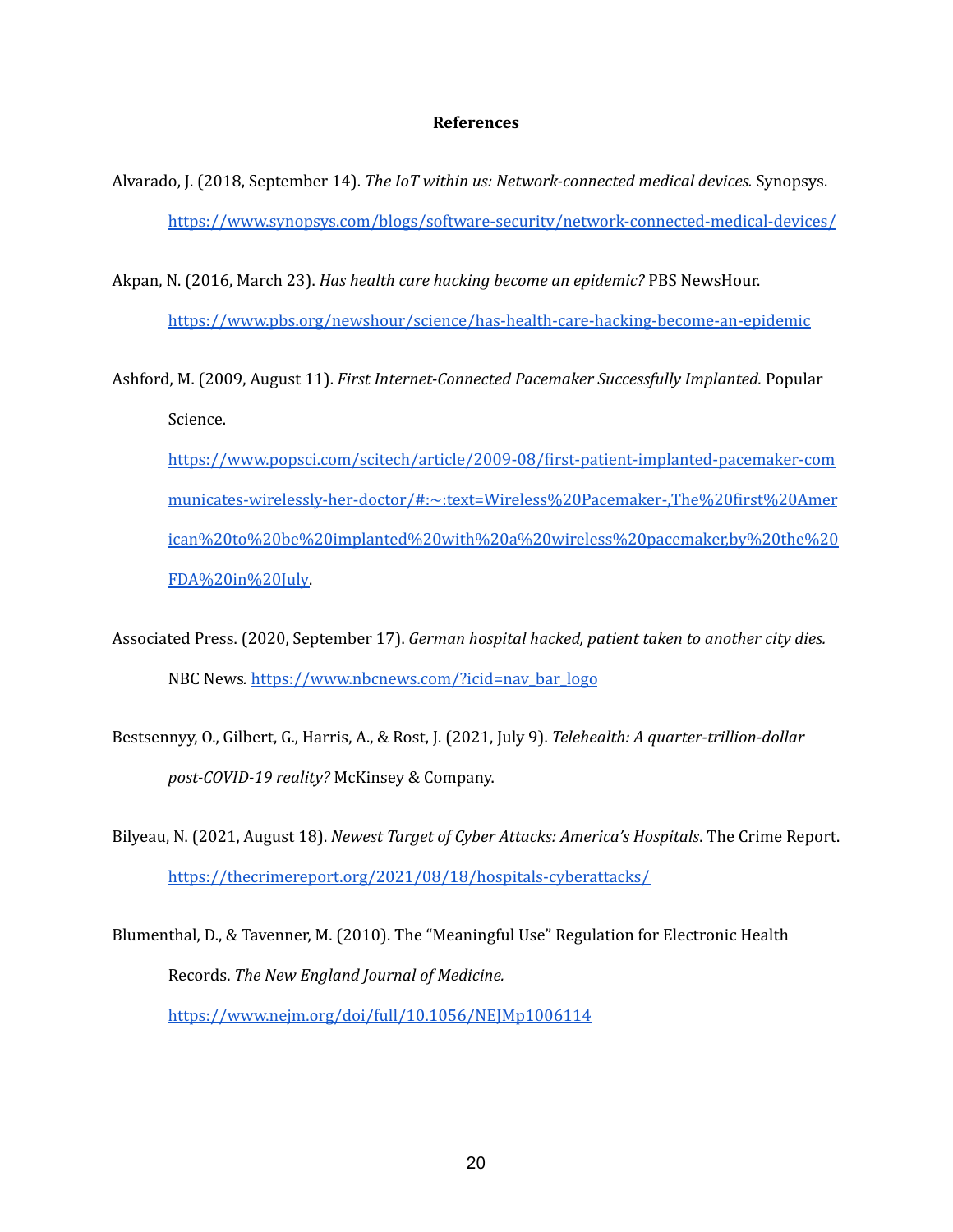Burri, H. (2013) Remote follow-up and continuous remote monitoring, distinguished, *EP Europace. 15(1)*. https://doi.org/10.1093/europace/eut071

Cavelty, M. (2018). Cybersecurity Research Meets Science and Technology Studies. *Politics and Governance. 6(2)*. 22-30

<https://www.cogitatiopress.com/politicsandgovernance/article/view/1385/1385>

- Charleson, K (2022, January 20). *Telehealth statistics and telemedicine trends 2022.* The Checkup. <https://www.singlecare.com/blog/news/telehealth-statistics/>
- Coventry, L., & Branley, D. (2018). Cybersecurity in healthcare: A narrative review of trends, threats and ways forward. *Maturitas. 113.* 48-52 [https://www-clinicalkey-com.proxy01.its.virginia.edu/#!/content/journal/1-s2.0-S037851](https://www-clinicalkey-com.proxy01.its.virginia.edu/#!/content/journal/1-s2.0-S0378512218301658) [2218301658](https://www-clinicalkey-com.proxy01.its.virginia.edu/#!/content/journal/1-s2.0-S0378512218301658)
- Casale, P. N., Vyavahare, M., Coyne, S., Kronish, I., Greenwald, P., Ye, S., Deland, E., & Fleischut, P. M. (2021). The Promise of Remote Patient Monitoring: Lessons Learned During the COVID-19 Surge in New York City. *American journal of medical quality : the of icial journal of the American College of Medical Quality,* 36(3), 139–144.

<https://doi.org/10.1097/01.JMQ.0000741968.61211.2b>

Culbertson, N. (2021, June 7). *Increased Cyberattacks On Healthcare Institutions Shows The Need For Greater Cybersecurity*. Forbes. [https://www.forbes.com/sites/forbestechcouncil/2021/06/07/increased-cyberattacks-on-](https://www.forbes.com/sites/forbestechcouncil/2021/06/07/increased-cyberattacks-on-healthcare-institutions-shows-the-need-for-greater-cybersecurity/?sh=60fc75985650)

[healthcare-institutions-shows-the-need-for-greater-cybersecurity/?sh=60fc75985650](https://www.forbes.com/sites/forbestechcouncil/2021/06/07/increased-cyberattacks-on-healthcare-institutions-shows-the-need-for-greater-cybersecurity/?sh=60fc75985650)

DarkOw (2021). *Listening to Patient Data Security: Healthcare Industry & Telehealth Cybersecurity Risks.*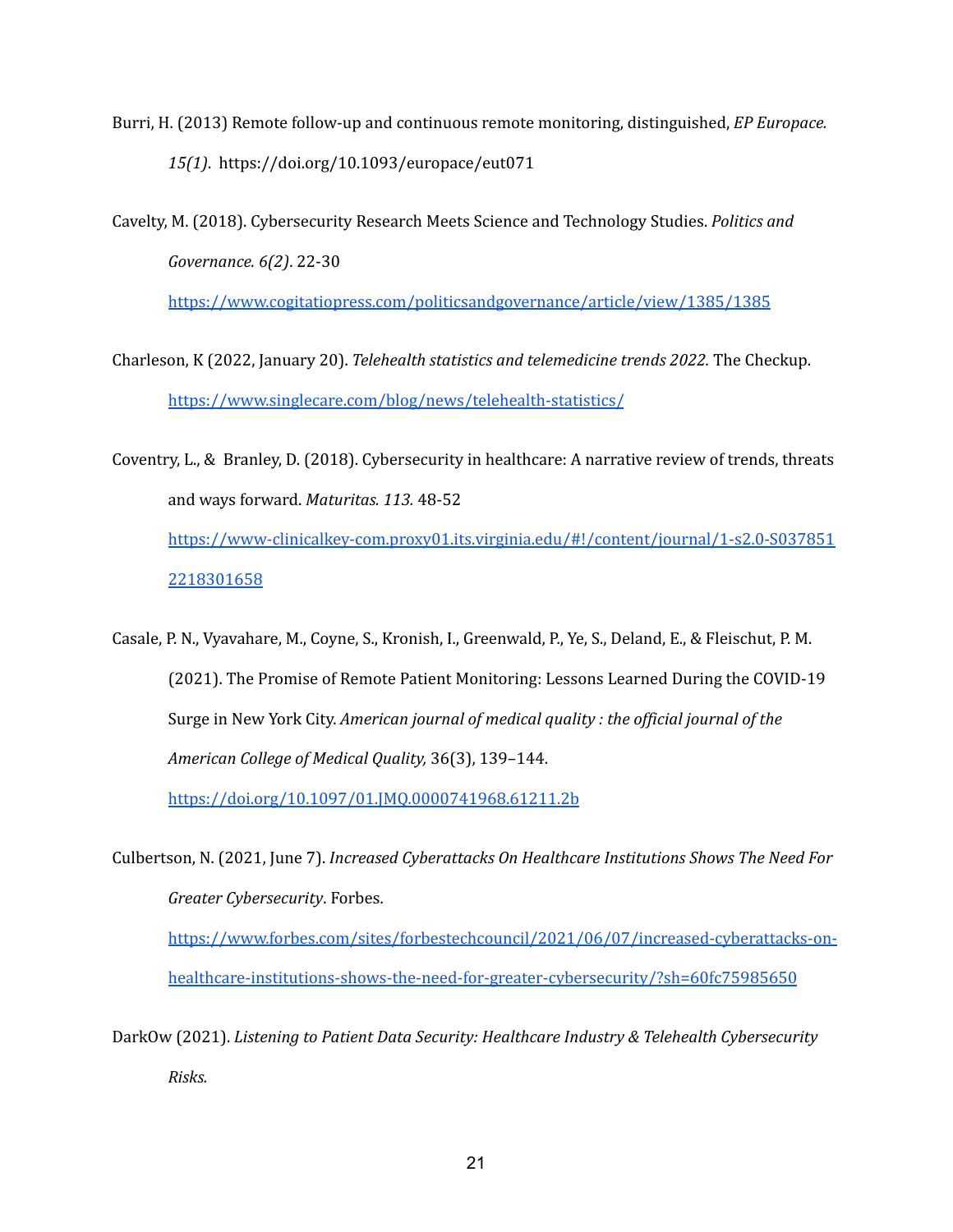[https://securityscorecard.pathfactory.com/all/healthcare-industry-telehealth-cybersecurity](https://securityscorecard.pathfactory.com/all/healthcare-industry-telehealth-cybersecurity-risks-report) [-risks-report](https://securityscorecard.pathfactory.com/all/healthcare-industry-telehealth-cybersecurity-risks-report)

- Davis, J. (2019, April 16). *Hackers Breach Blue Cross of Idaho Provider Portal in Fraud Attempt.* Health IT Security. [https://healthitsecurity.com/news/hackers-breach-blue-cross-of-idaho-provider-portal-in](https://healthitsecurity.com/news/hackers-breach-blue-cross-of-idaho-provider-portal-in-fraud-attempt)[fraud-attempt](https://healthitsecurity.com/news/hackers-breach-blue-cross-of-idaho-provider-portal-in-fraud-attempt)
- Davis, J. (2020, July 7). *Magellan Health Data Breach Victim Tally Reaches 365K Patients.* Health IT Security. [https://www.google.com/url?q=https://healthitsecurity.com/news/magellan-health-data](https://healthitsecurity.com/news/magellan-health-data-breach-victim-tally-reaches-365k-patients)[breach-victim-tally-reaches-365k-patients&sa=D&source=docs&ust=1650824355979365&](https://healthitsecurity.com/news/magellan-health-data-breach-victim-tally-reaches-365k-patients) [usg=AOvVaw2E6fDWuuDFxNlxvRJlKwza](https://healthitsecurity.com/news/magellan-health-data-breach-victim-tally-reaches-365k-patients)
- Davis, J. (2021, November 5). *Cyberattack on health tech vendor QRS leads to data theft tied to 320K patients.* HSC Media. [https://www.scmagazine.com/analysis/breach/cyberattack-on-health-tech-vendor-qrs-lea](https://www.scmagazine.com/analysis/breach/cyberattack-on-health-tech-vendor-qrs-leads-to-data-theft-tied-to-320k-patients)

[ds-to-data-theft-tied-to-320k-patients](https://www.scmagazine.com/analysis/breach/cyberattack-on-health-tech-vendor-qrs-leads-to-data-theft-tied-to-320k-patients)

- Deal, J. & Sambasivam, S. (2022). Security Control Techniques: Cybersecurity & Medical Wearable Devices. *Journal of Information Systems Applied Research. 15(1).* ISSN: 1946-1836
- Dinesen, B., Nonnecke, B., Lindeman, D., Toft, E., Kidholm, K., Jethwani, K., Young, H. M., Spindler, H., Oestergaard, C. U., Southard, J. A., Gutierrez, M., Anderson, N., Albert, N. M., Han, J. J., & Nesbitt, T. (2016). Personalized Telehealth in the Future: A Global Research Agenda. *Journal of medical Internet research. 18(3).* https://doi.org/10.2196/jmir.5257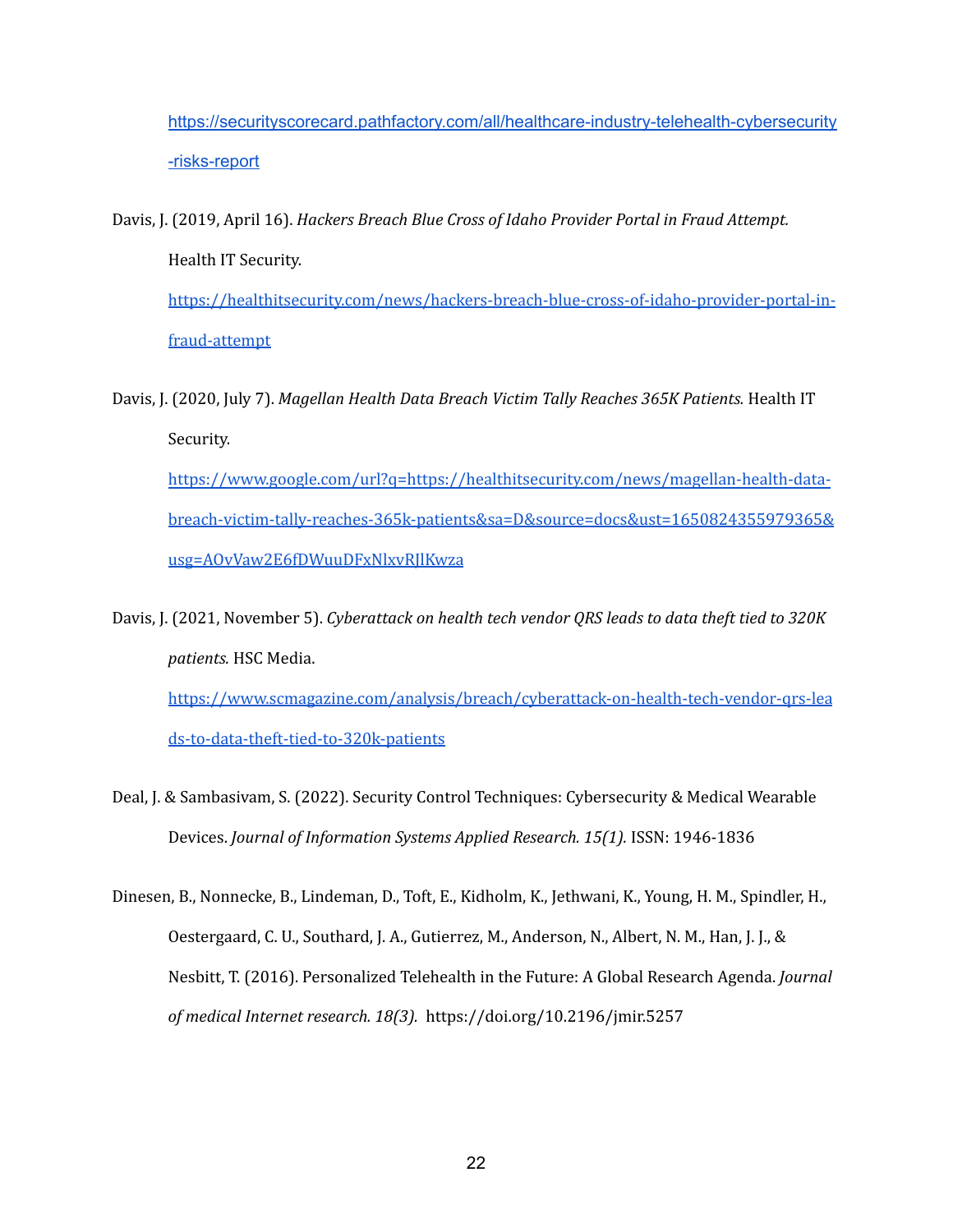- Dinh-Le, C., Chuang, R., Chokshi, S., & Mann, D. (2019). Wearable Health Technology and Electronic Health Record Integration: Scoping Review and Future Directions. *JMIR mHealth and uHealth, 7(9)*. <https://doi.org/10.2196/12861>
- Dolan, S. (2022, January 15). *The technology, devices, and benefits of remote patient monitoring in the healthcare industry.* Insider Intelligence. [https://www.insiderintelligence.com/insights/remote-patient-monitoring-industry-explain](https://www.insiderintelligence.com/insights/remote-patient-monitoring-industry-explained/) [ed/](https://www.insiderintelligence.com/insights/remote-patient-monitoring-industry-explained/)
- Dunn, J., Runge, R., & Snyder, M. (2018). Wearables and the medical revolution. *Future Medicine. 15(5).* <https://doi.org/10.2217/pme-2018-0044>
- *Is your patient portal as secure as it should be?* (2019). Experian Health.

[https://www.experian.com/content/dam/marketing/na/healthcare/brochures/how-patie](https://www.experian.com/content/dam/marketing/na/healthcare/brochures/how-patient-portals-get-hacked.pdf) [nt-portals-get-hacked.pdf](https://www.experian.com/content/dam/marketing/na/healthcare/brochures/how-patient-portals-get-hacked.pdf)

Evans, M. & McMillan, R. (2021, February 26). *Cyberattacks Cost Hospitals Millions During Covid-19.* The Wallstreet Journal. [https://www.wsj.com/articles/cyberattacks-cost-hospitals-millions-during-covid-19-1161](https://www.wsj.com/articles/cyberattacks-cost-hospitals-millions-during-covid-19-11614346713) [4346713](https://www.wsj.com/articles/cyberattacks-cost-hospitals-millions-during-covid-19-11614346713)

- Fauteux, N. (2022). The Growth of Telehealth. *American Journal of Nursing. 112(3). doi: 10.1097/01.NAJ.0000822960.95263.e5*
- Garrido, T., Raymond, B., Wheatley, B. (2016). Lessons From More *Than A Decade In Patient Portals*. Health Affairs. <https://www.healthaffairs.org/do/10.1377/forefront.20160407.054362>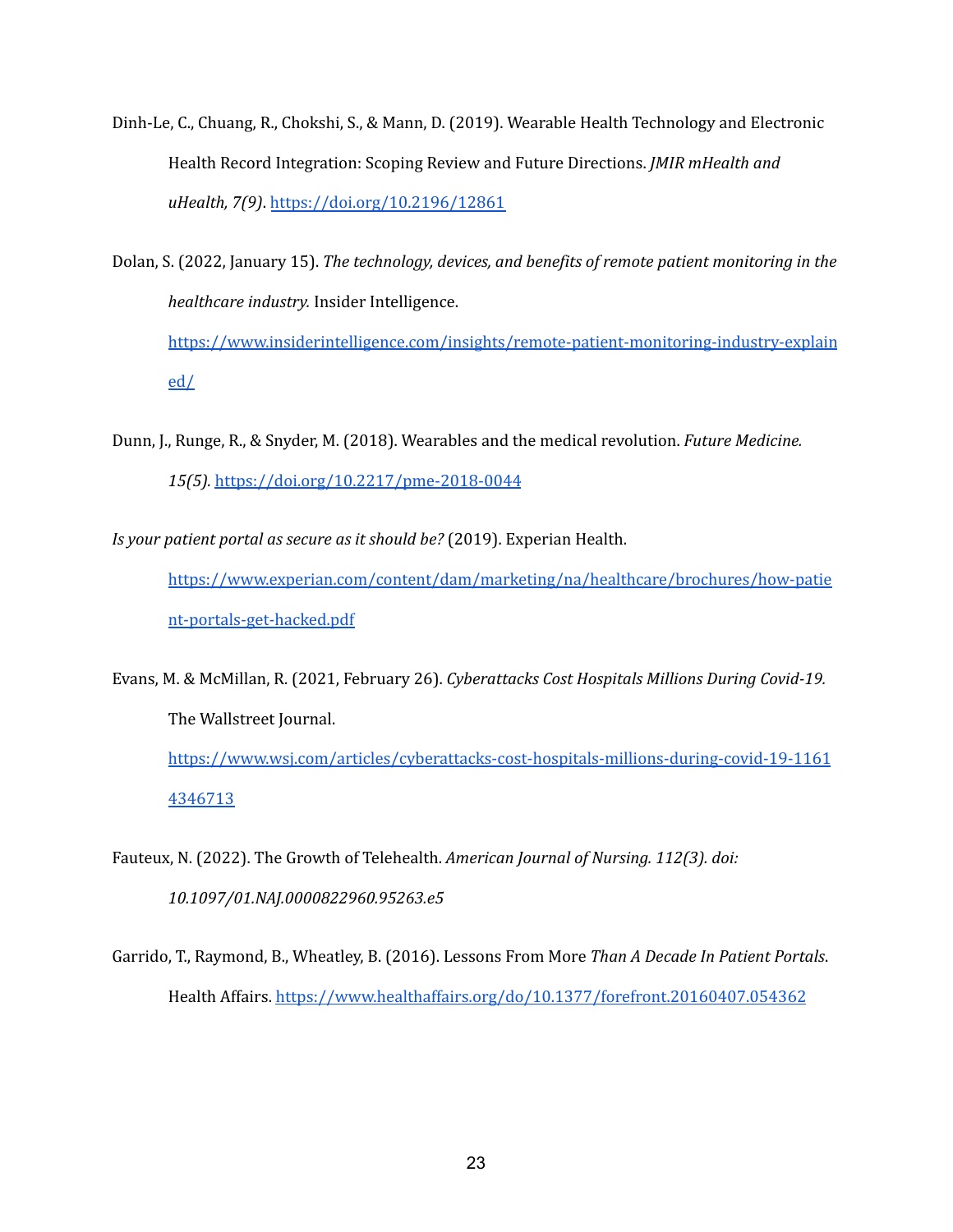- Ghafur, S., Kristensen, S., Honeyford, K. *et al* (2019). A retrospective impact analysis of the WannaCry cyberattack on the NHS. *npj Digital Medicine. 2(98)*. <https://doi.org/10.1038/s41746-019-0161-6>
- Glauser, A. (2020, April 21). *The Evolution of the Patient Portal: Where we are Today.* AdvacncedMD. <https://www.advancedmd.com/blog/patient-portal-evolution-today/>
- Gowda V., Schulzrinne H., Miller BJ. (2022). The Case for Medical Device Interoperability. *JAMA Health Forum. 3(1)*. doi:10.1001/jamahealthforum.2021.4313
- Guk, K., Han, G., Lim, J., Jeong, K., Kang, T., Lim, E. K., & Jung, J. (2019). Evolution of Wearable Devices with Real-Time Disease Monitoring for Personalized Healthcare. Nanomaterials (Basel, Switzerland), 9(6), 813. <https://doi.org/10.3390/nano9060813>
- Hartwig, B. *Telemedicine Vulnerabilities Are a Dream Come True for Hackers*. HealthWorks Collective. [https://www.healthworkscollective.com/telemedicine-vulnerabilities-are-a-dream-come-tr](https://www.healthworkscollective.com/telemedicine-vulnerabilities-are-a-dream-come-true-for-hackers/) [ue-for-hackers/](https://www.healthworkscollective.com/telemedicine-vulnerabilities-are-a-dream-come-true-for-hackers/)
- Hassija, V., Chamola, V., Bajpaia, B., Zeadally, N. (2021). Security issues in implantable medical devices: Fact or fiction? *Sustainable Cities and Society. 66. <https://doi.org/10.1016/j.scs.2020.102552>*

Horowitz, B. (2021, March 26). 2020 offered a 'perfect storm' for cybercriminals with ransomware attacks costing the industry \$21B. *Fierce Healthcare.* [https://www.fiercehealthcare.com/tech/ransomware-attacks-cost-healthcare-industry-21b](https://www.fiercehealthcare.com/tech/ransomware-attacks-cost-healthcare-industry-21b-2020-here-s-how-many-attacks-hit-providers) [-2020-here-s-how-many-attacks-hit-providers](https://www.fiercehealthcare.com/tech/ransomware-attacks-cost-healthcare-industry-21b-2020-here-s-how-many-attacks-hit-providers)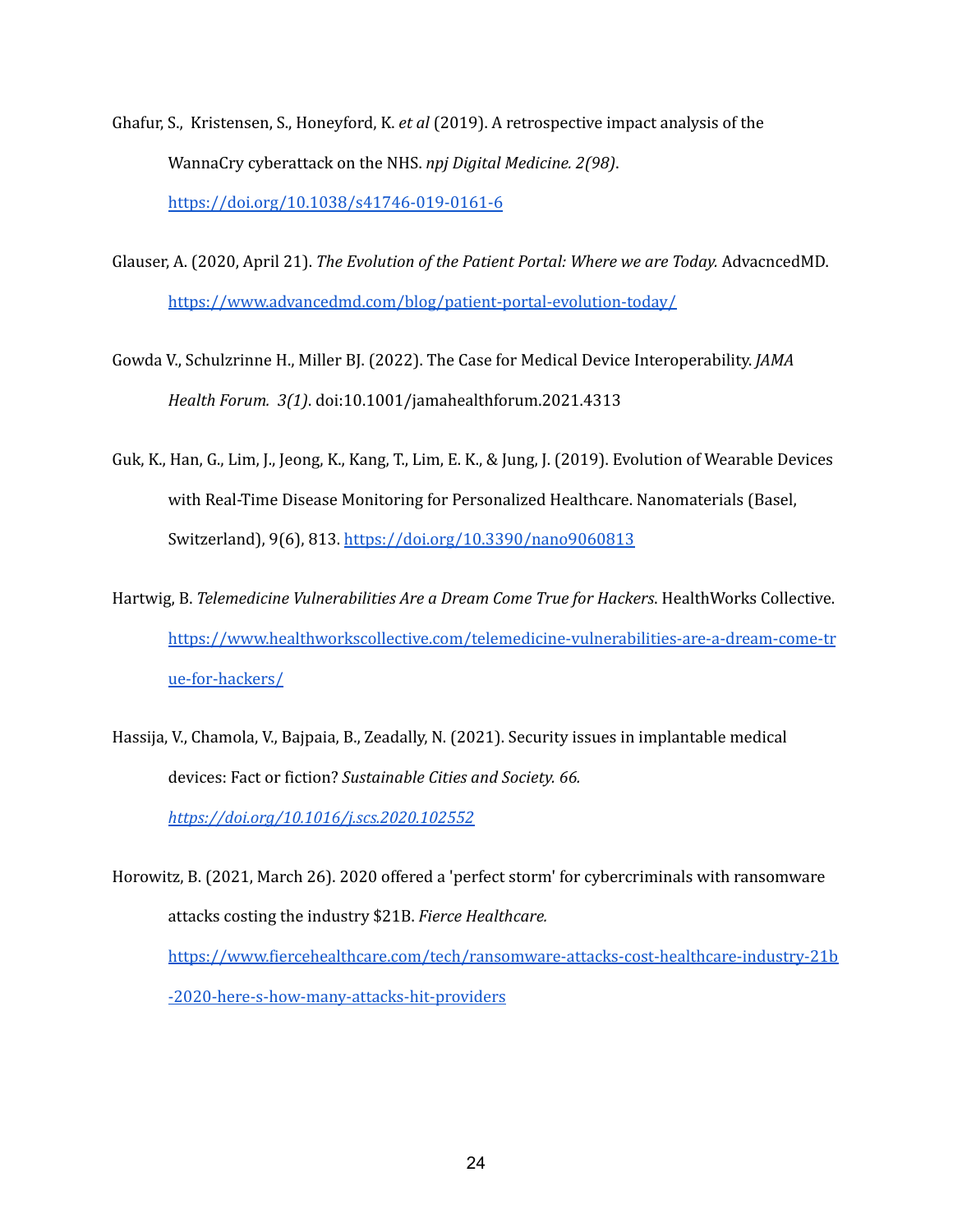Institute of Medicine (US) Committee on Quality of Health Care in America. (2001). *Crossing the Quality Chasm: A New Health System for the 21st Century.* Washington (DC): National Academies Press (US). DOI: 10.17226/10027

Internet of Bodies: What's getting into you. (2019, July 19). *Emergo*.

<https://www.emergobyul.com/blog/2019/07/internet-bodies-whats-getting-you>

Iqbal, S.M.A., Mahgoub, I., Du, E. et al. (2021). Advances in healthcare wearable devices. *npj Flex Electron. 5(9*). <https://doi.org/10.1038/s41528-021-00107-x>

- Jalali, M., &, Kaiser, J. (2018). Cybersecurity in Hospitals: A Systematic, Organizational Perspective. *Journal of Medical Internet Research. 20(5).* <https://www.jmir.org/2018/5/e10059/>
- Jalali, M., Bruckes, M., Westmattelmann, D., & Schewe, G. (2020a). Why Employees (Still) Click on Phishing Links: Investigation in Hospitals. *Journal of Medical Internet Research. 22(1).* [https://www.jmir.org/2020/1/e16775?utm\\_source=TrendMD&utm\\_medium=cpc&utm\\_ca](https://www.jmir.org/2020/1/e16775?utm_source=TrendMD&utm_medium=cpc&utm_campaign=JMIR_TrendMD_0) [mpaign=JMIR\\_TrendMD\\_0](https://www.jmir.org/2020/1/e16775?utm_source=TrendMD&utm_medium=cpc&utm_campaign=JMIR_TrendMD_0)
- Jalali, M., Landman, A., & Gordon, W. (2020b). Telemedicine, privacy, and information security in the age of COVID-19. *Journal of the American Medical Informatics Association. 28(3).* <https://doi.org/10.1093/jamia/ocaa310>

Jayah, A. (2019, February 18). *Body Talks: The Future of the Connected Implanted Medical Devices Industry.* Speeda. [https://asia.ub-speeda.com/en/body-talks-future-connected-implanted-medical-devices-in](https://asia.ub-speeda.com/en/body-talks-future-connected-implanted-medical-devices-industry/#:~:text=The%20global%20connected%20implanted%20medical,main%20drivers%20of%20industry%20growth) [dustry/#:~:text=The%20global%20connected%20implanted%20medical,main%20drivers](https://asia.ub-speeda.com/en/body-talks-future-connected-implanted-medical-devices-industry/#:~:text=The%20global%20connected%20implanted%20medical,main%20drivers%20of%20industry%20growth) [%20of%20industry%20growth](https://asia.ub-speeda.com/en/body-talks-future-connected-implanted-medical-devices-industry/#:~:text=The%20global%20connected%20implanted%20medical,main%20drivers%20of%20industry%20growth).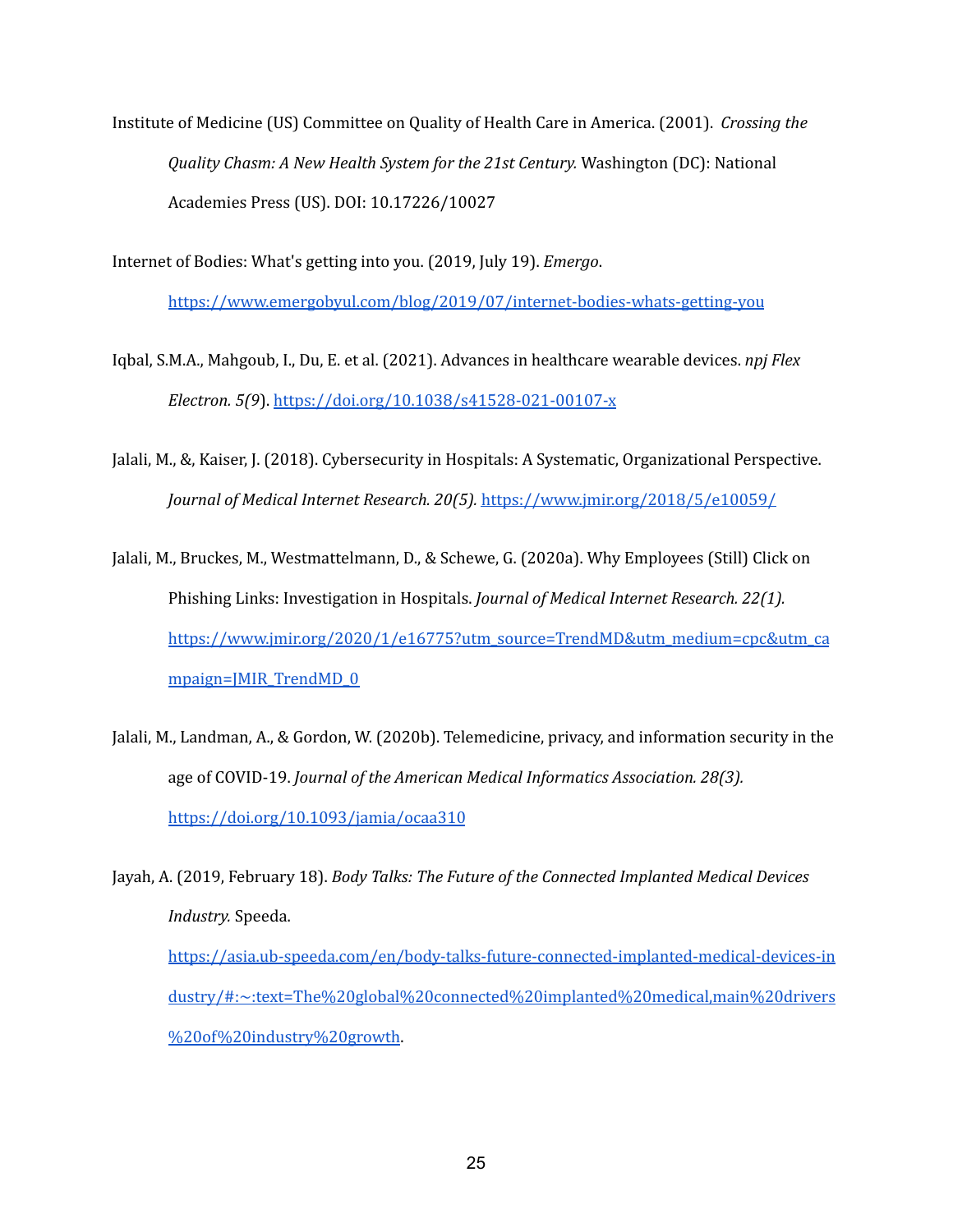Jaret, P. (2018, November 12). *Exposing vulnerabilities: How hackers could target your medical devices.* AAMC.

[https://www.aamc.org/news-insights/exposing-vulnerabilities-how-hackers-could-target-y](https://www.aamc.org/news-insights/exposing-vulnerabilities-how-hackers-could-target-your-medical-devices) [our-medical-devices](https://www.aamc.org/news-insights/exposing-vulnerabilities-how-hackers-could-target-your-medical-devices)

- Karimi, M., Lee, E., Couture, S., Gonzales, A., Grigorescu, V., Smith, S., De Lew, N., & Sommers, B. (2022). *National Survey Trends in Telehealth Use in 2021: Disparities in Utilization and Audio vs. Video Services*. Report prepared for Assistant Secretary for Planning and Evaluation Office of Health Policy.
- Khandelwal, S. (2017, June 5). *Over 8,600 Vulnerabilities Found in Pacemakers.* The Hacker News. <https://thehackernews.com/2017/06/pacemaker-vulnerability.html>
- Khera, M. (2017). Think Like a Hacker: Insights on the Latest Attack Vectors (and Security Controls) for Medical Device Applications. *Journal of Diabetes Science and Technology. 11(2).* <https://doi.org/10.1177/1932296816677576>
- Landi, H. (2022, February 1). Healthcare data breaches hit all-time high in 2021, impacting 45M people. *Fierce Healthcare.* [https://www.fiercehealthcare.com/health-tech/healthcare-data-breaches-hit-all-time-high-](https://www.fiercehealthcare.com/health-tech/healthcare-data-breaches-hit-all-time-high-2021-impacting-45m-people)[2021-impacting-45m-people](https://www.fiercehealthcare.com/health-tech/healthcare-data-breaches-hit-all-time-high-2021-impacting-45m-people)
- Marchang, J., Beavers, J., & Faulks, M. (2019). Hacking NHS Pacemakers: A Feasibility Study.IEEE *12th International Conference on Global Security, Safety and Sustainability (ICGS3)* doi: 10.1109/ICGS3.2019.8688214.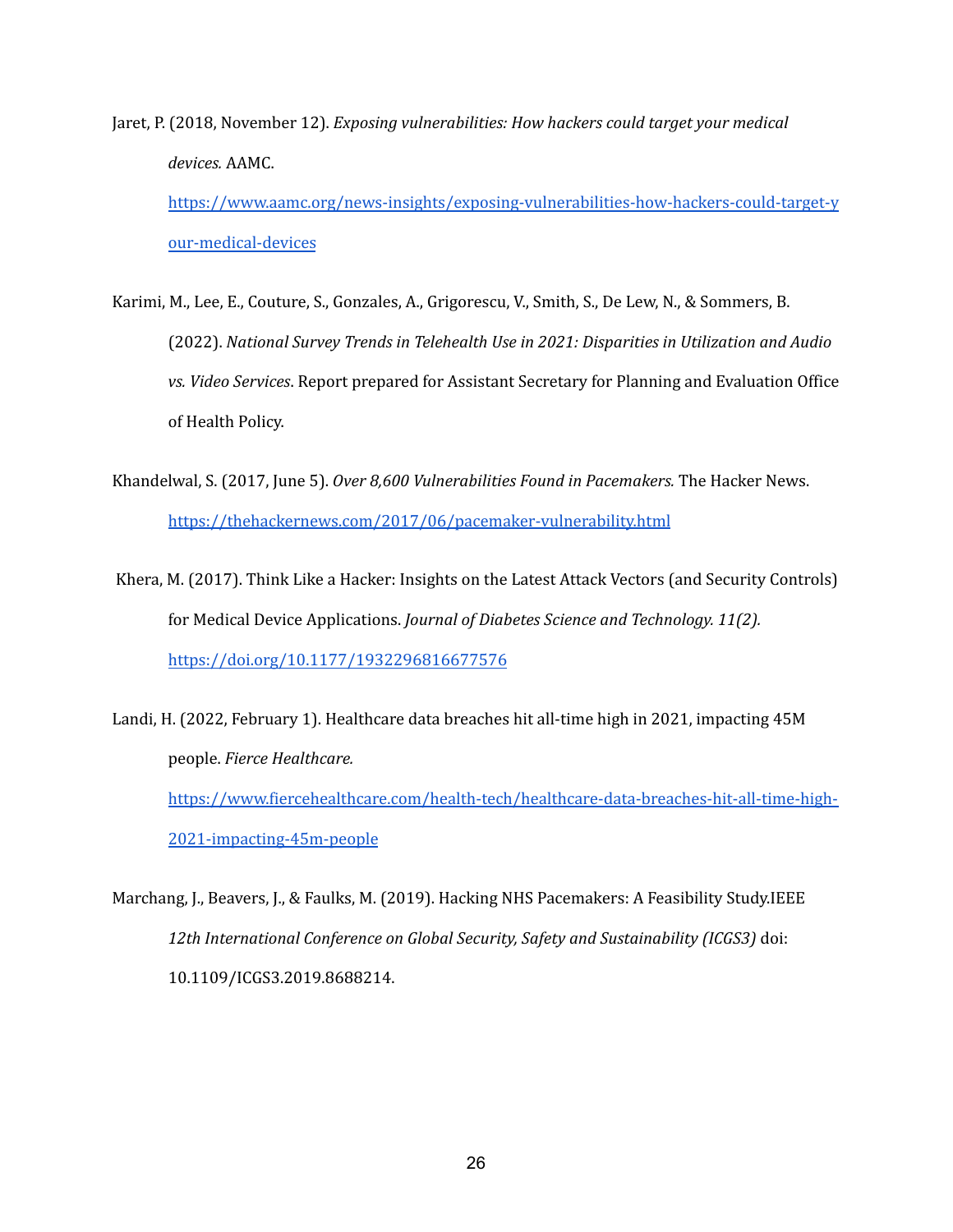- Mayo Clinic Staff (2020, May 15). *Telehealth: Technology meets health care.* May Clinic. [https://www.mayoclinic.org/healthy-lifestyle/consumer-health/in-depth/telehealth/art-20](https://www.mayoclinic.org/healthy-lifestyle/consumer-health/in-depth/telehealth/art-20044878) [044878](https://www.mayoclinic.org/healthy-lifestyle/consumer-health/in-depth/telehealth/art-20044878)
- McKeon, J. (2021, September 16). *61M Fitbit, Apple Users Had Data Exposed in Wearable Device Data Breach.* Health IT Security. [https://healthitsecurity.com/news/61m-fitbit-apple-users-had-data-exposed-in-wearable](https://healthitsecurity.com/news/61m-fitbit-apple-users-had-data-exposed-in-wearable-device-data-breach#:~:text=September%2016%2C%202021%20%2D%20Over%2061,independent%20cybersecurity%20researcher%20Jeremiah%20Fowler)[device-data-breach#:~:text=September%2016%2C%202021%20%2D%20Over%2061,ind](https://healthitsecurity.com/news/61m-fitbit-apple-users-had-data-exposed-in-wearable-device-data-breach#:~:text=September%2016%2C%202021%20%2D%20Over%2061,independent%20cybersecurity%20researcher%20Jeremiah%20Fowler) [ependent%20cybersecurity%20researcher%20Jeremiah%20Fowler](https://healthitsecurity.com/news/61m-fitbit-apple-users-had-data-exposed-in-wearable-device-data-breach#:~:text=September%2016%2C%202021%20%2D%20Over%2061,independent%20cybersecurity%20researcher%20Jeremiah%20Fowler).
- McGowan, A., Sitting, S., & Andel, T. (2021, January 5). *Medical Internet of Things: A Survey of the Current Threat and Vulnerability Landscape*. [Paper presentation]. Hawaii International Conference on System Sciences, Hawaii, United States. DOI: 10.24251/HICSS.2021.466
- Meyer, M. (2020). COVID-19 Pandemic Accelerates Need to Improve Online Patient Engagement Practices to Enhance Patient Experience. *Journal of Patient Experience 7(5).* DOI: 10.1177/2374373520959486

Mevissen, M. (2018, May 16). *Implantable medical devices are becoming increasingly capable.* Ametek Components and Wire. [https://www.ametek-coining.com/knowledge/blog/2018/may/implantable-medical-devic](https://www.ametek-coining.com/knowledge/blog/2018/may/implantable-medical-devices-are-becoming-increasingly-capable) [es-are-becoming-increasingly-capable](https://www.ametek-coining.com/knowledge/blog/2018/may/implantable-medical-devices-are-becoming-increasingly-capable)

Michas, F. (2021, August 10). *Total hospital outpatient visits in the United States 1965-2019.* Statista. [https://www.statista.com/statistics/459744/total-outpatient-visit-numbers-in-the-us/#:~:](https://www.statista.com/statistics/459744/total-outpatient-visit-numbers-in-the-us/#:~:text=Total%20hospital%20outpatient%20visits%20in%20the%20United%20States%201965%2D2019&text=This%20statistic%20displays%20the%20total,hospitals%20located%20in%20the%20country) [text=Total%20hospital%20outpatient%20visits%20in%20the%20United%20States%2019](https://www.statista.com/statistics/459744/total-outpatient-visit-numbers-in-the-us/#:~:text=Total%20hospital%20outpatient%20visits%20in%20the%20United%20States%201965%2D2019&text=This%20statistic%20displays%20the%20total,hospitals%20located%20in%20the%20country) [65%2D2019&text=This%20statistic%20displays%20the%20total,hospitals%20located%2](https://www.statista.com/statistics/459744/total-outpatient-visit-numbers-in-the-us/#:~:text=Total%20hospital%20outpatient%20visits%20in%20the%20United%20States%201965%2D2019&text=This%20statistic%20displays%20the%20total,hospitals%20located%20in%20the%20country) [0in%20the%20country](https://www.statista.com/statistics/459744/total-outpatient-visit-numbers-in-the-us/#:~:text=Total%20hospital%20outpatient%20visits%20in%20the%20United%20States%201965%2D2019&text=This%20statistic%20displays%20the%20total,hospitals%20located%20in%20the%20country).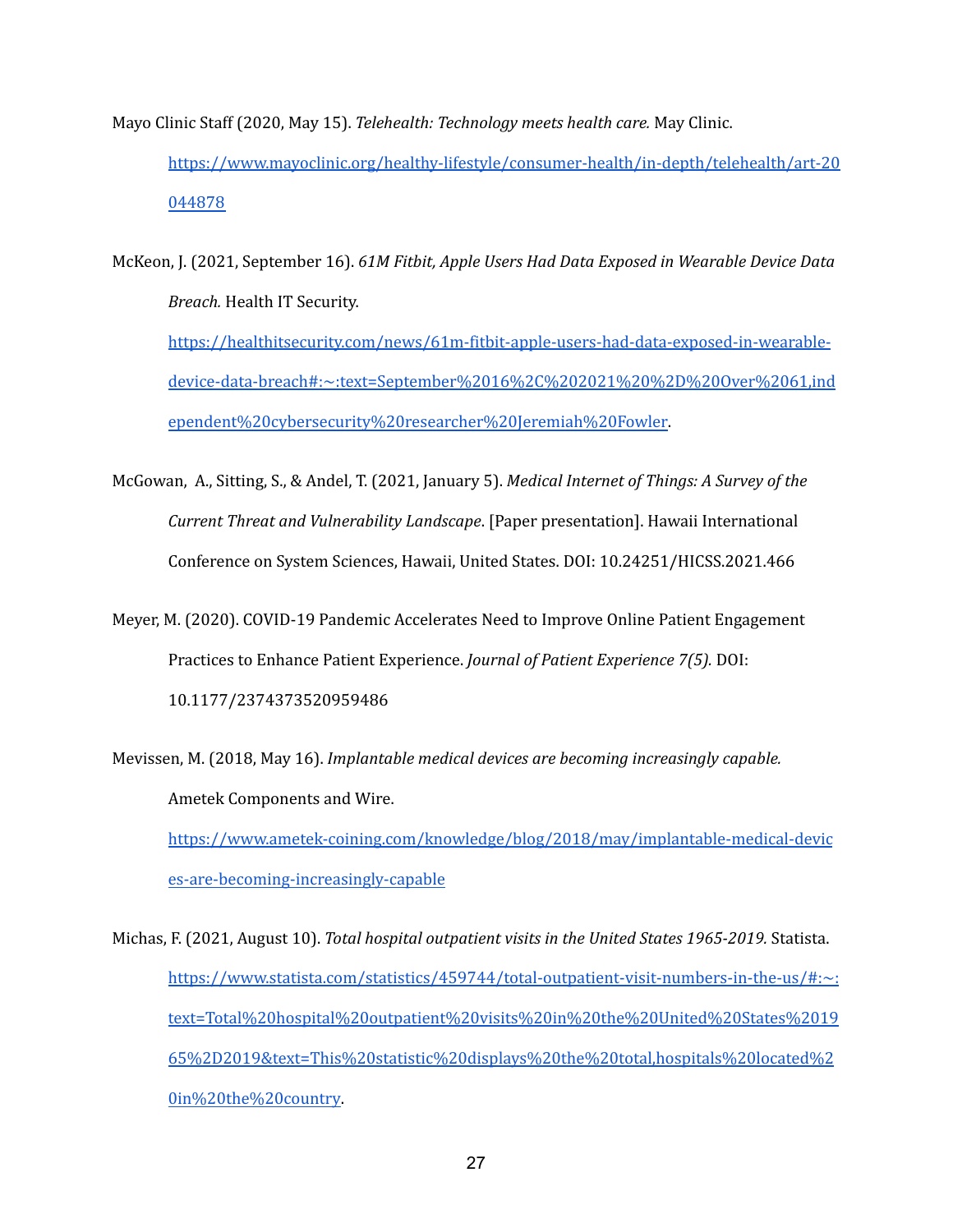Millard, M. (2016, February 29). *Cybersecurity pro: Networked medical devices pose huge risks to patient safety.* Healthcare IT News.

[https://www.healthcareitnews.com/news/cybersecurity-pro-networked-medical-devices-p](https://www.healthcareitnews.com/news/cybersecurity-pro-networked-medical-devices-pose-huge-risks-patient-safety#:~:text=Consider%20these%20numbers%3A%20There%20are,have%201%2C500%20infusion%20pumps%20alone) [ose-huge-risks-patient-safety#:~:text=Consider%20these%20numbers%3A%20There%20](https://www.healthcareitnews.com/news/cybersecurity-pro-networked-medical-devices-pose-huge-risks-patient-safety#:~:text=Consider%20these%20numbers%3A%20There%20are,have%201%2C500%20infusion%20pumps%20alone) [are,have%201%2C500%20infusion%20pumps%20alone.](https://www.healthcareitnews.com/news/cybersecurity-pro-networked-medical-devices-pose-huge-risks-patient-safety#:~:text=Consider%20these%20numbers%3A%20There%20are,have%201%2C500%20infusion%20pumps%20alone)

Mitchell, K. (2021). Internet of Things-enabled Smart Devices, Healthcare Body Sensor Networks, and Online Patient Engagement in COVID-19 Prevention, Screening, and Treatment *American Journal of Medical Research 8(1).*

[https://web-p-ebscohost-com.proxy01.its.virginia.edu/ehost/pdfviewer/pdfviewer?vid=5&](https://web-p-ebscohost-com.proxy01.its.virginia.edu/ehost/pdfviewer/pdfviewer?vid=5&sid=95774ff7-c219-402a-8f42-9d1e95961bfd%40redis) [sid=95774ff7-c219-402a-8f42-9d1e95961bfd%40redis](https://web-p-ebscohost-com.proxy01.its.virginia.edu/ehost/pdfviewer/pdfviewer?vid=5&sid=95774ff7-c219-402a-8f42-9d1e95961bfd%40redis)

O'Dowd, E. (2016, August 22). *How Virtual Private Networks Benefit Healthcare Technology.* HIT Infrastructure.

[https://hitinfrastructure.com/news/how-virtual-private-networks-benefit-healthcare-tech](https://hitinfrastructure.com/news/how-virtual-private-networks-benefit-healthcare-technology) [nology](https://hitinfrastructure.com/news/how-virtual-private-networks-benefit-healthcare-technology)

Office of the National Coordinator for Health IT. (2021, September). Individuals' Access and Use of Patient Portals and Smartphone Health Apps, 2020.

[https://www.healthit.gov/data/data-briefs/individuals-access-and-use-patient-portals-and](https://www.healthit.gov/data/data-briefs/individuals-access-and-use-patient-portals-and-smartphone-health-apps-2020#:~:text=About%20six%20in%2010%20individuals,smartphone%20health%20app%20in%202020) [-smartphone-health-apps-2020#:~:text=About%20six%20in%2010%20individuals,smartp](https://www.healthit.gov/data/data-briefs/individuals-access-and-use-patient-portals-and-smartphone-health-apps-2020#:~:text=About%20six%20in%2010%20individuals,smartphone%20health%20app%20in%202020) [hone%20health%20app%20in%202020](https://www.healthit.gov/data/data-briefs/individuals-access-and-use-patient-portals-and-smartphone-health-apps-2020#:~:text=About%20six%20in%2010%20individuals,smartphone%20health%20app%20in%202020)

Pearne, N. (2021, July 22). *Reducing noise to improve accuracy of medical devices.* Met-Tech Innovation News. <https://www.med-technews.com/>

Phaneuf, A. (2021, April 15). *Latest trends in medical monitoring devices and wearable health technology.* Insider Intelligence.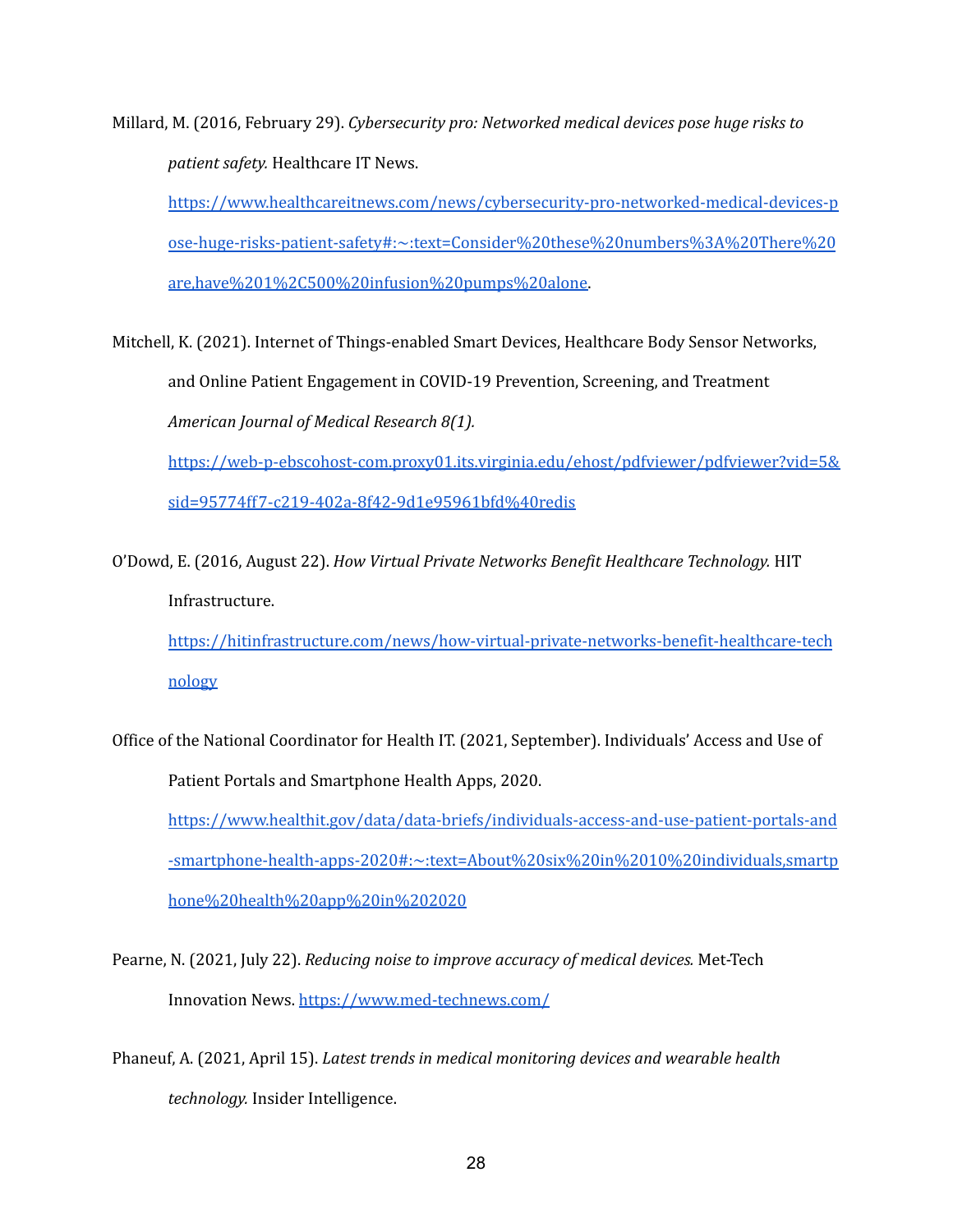[https://www.insiderintelligence.com/insights/wearable-technology-healthcare-medical-de](https://www.insiderintelligence.com/insights/wearable-technology-healthcare-medical-devices/) [vices/](https://www.insiderintelligence.com/insights/wearable-technology-healthcare-medical-devices/)

Philipson, B. (2021, September 1). *Life after COVID: Remote patient monitoring will be even more critical.* McKnights Long-term Care News.

[https://www.mcknights.com/blogs/guest-columns/life-after-covid-remote-patient-monitor](https://www.mcknights.com/blogs/guest-columns/life-after-covid-remote-patient-monitoring-will-be-even-more-critical/) [ing-will-be-even-more-critical/](https://www.mcknights.com/blogs/guest-columns/life-after-covid-remote-patient-monitoring-will-be-even-more-critical/)

- Poulson, K., McMillan, R., & Evans, M., (2019, September 30). *A Hospital Hit by Hackers, a Baby in Distress: The Case of the First Alleged Ransomware Death.* The Wall Street Journal. [https://www.wsj.com/articles/ransomware-hackers-hospital-first-alleged-death-11633008](https://www.wsj.com/articles/ransomware-hackers-hospital-first-alleged-death-11633008116) [116](https://www.wsj.com/articles/ransomware-hackers-hospital-first-alleged-death-11633008116)
- Rasool, R., Ahmad, H., Rafique, W., Qayyum, A., & Qadir, J. (2022). Security and privacy of internet of medical things: A contemporary review in the age of surveillance, botnets, and adversarial ML. *Journal of Network and Computer Applications. 201.* https://doi.org/10.1016/j.jnca.2022.103332.

Ritzer, G. (2004). *Encyclopedia of Social Theory*. SAGE Publications.

Siwicki, B. *Global Edition Connected Health How remote patient monitoring is moving into the mainstream.* Healthcare IT News.

[https://www.healthcareitnews.com/news/how-remote-patient-monitoring-moving-mainst](https://www.healthcareitnews.com/news/how-remote-patient-monitoring-moving-mainstream) [ream](https://www.healthcareitnews.com/news/how-remote-patient-monitoring-moving-mainstream)

Smet, M. (2002). Cost characteristics of hospitals. *Social Science & Medicine. 55(6)*. DOI: 10.1016/s0277-9536(01)00237-4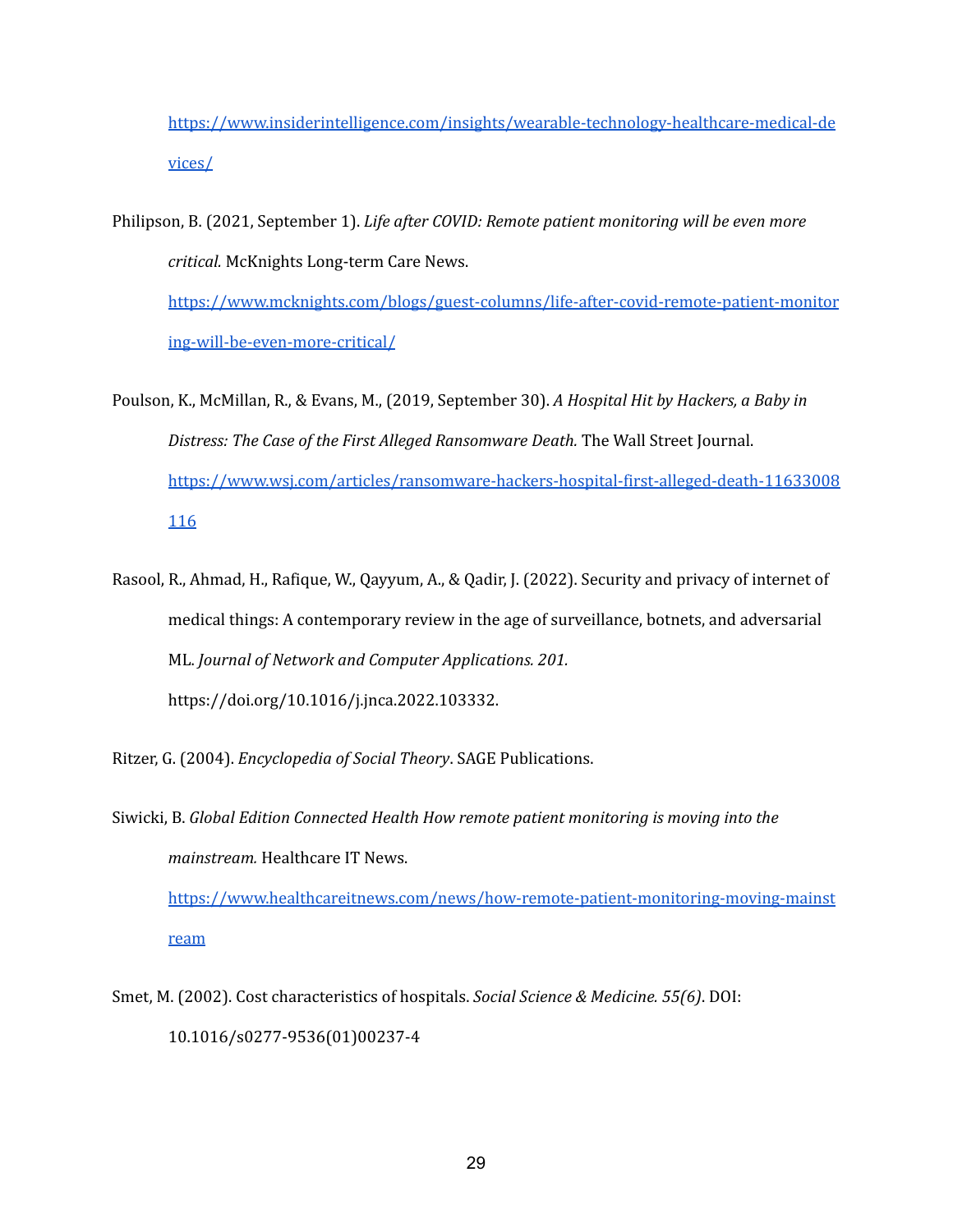Statchel, R., & DeLaHaye, M. (2015). Security Breaches in Healthcare Data: An Application of The Actor Network Theory. *Issues in Information Systems. 16(2)*.

<https://pdfs.semanticscholar.org/41f8/91e32be7b3b4e4f4002139554581518daaa3.pdf>

Sullivan, M. (2020, May 11). *Telehealth is driving a boom in digital communications.* Healthcare

Finance.

[https://www.healthcarefinancenews.com/news/telehealth-driving-boom-digital-communic](https://www.healthcarefinancenews.com/news/telehealth-driving-boom-digital-communications) [ations](https://www.healthcarefinancenews.com/news/telehealth-driving-boom-digital-communications)

*Telemedicine and data exploitation.* (2021, October 28). Privacy International.

<https://privacyinternational.org/>

*theDataMap*. (2013). Harvard University, Institute for Quantitative Social Science (IQSS), Data Privacy Lab. <http://www.thedatamap.org>

Bertonici, M. & Jackson, V.. (2019, July 31). *Is Your Patient Portal Secure? Study Shows Healthcare Organizations' Traditional Cybersecurity Measures are Insuf icient Against Today's Attacks.* The National Law Review.

[https://www.natlawreview.com/article/your-patient-portal-secure-study-shows-healthcar](https://www.natlawreview.com/article/your-patient-portal-secure-study-shows-healthcare-organizations-traditional) [e-organizations-traditional](https://www.natlawreview.com/article/your-patient-portal-secure-study-shows-healthcare-organizations-traditional)

Torrence, R. (2021, October 20). *Security flaws in health apps, APIs potentially put millions of patient records at risk, report finds.* Fierce Healthcare. [https://www.fiercehealthcare.com/tech/report-shows-patient-data-vulnerable-to-hacks-th](https://www.fiercehealthcare.com/tech/report-shows-patient-data-vulnerable-to-hacks-third-party-aggregators) [ird-party-aggregators](https://www.fiercehealthcare.com/tech/report-shows-patient-data-vulnerable-to-hacks-third-party-aggregators)